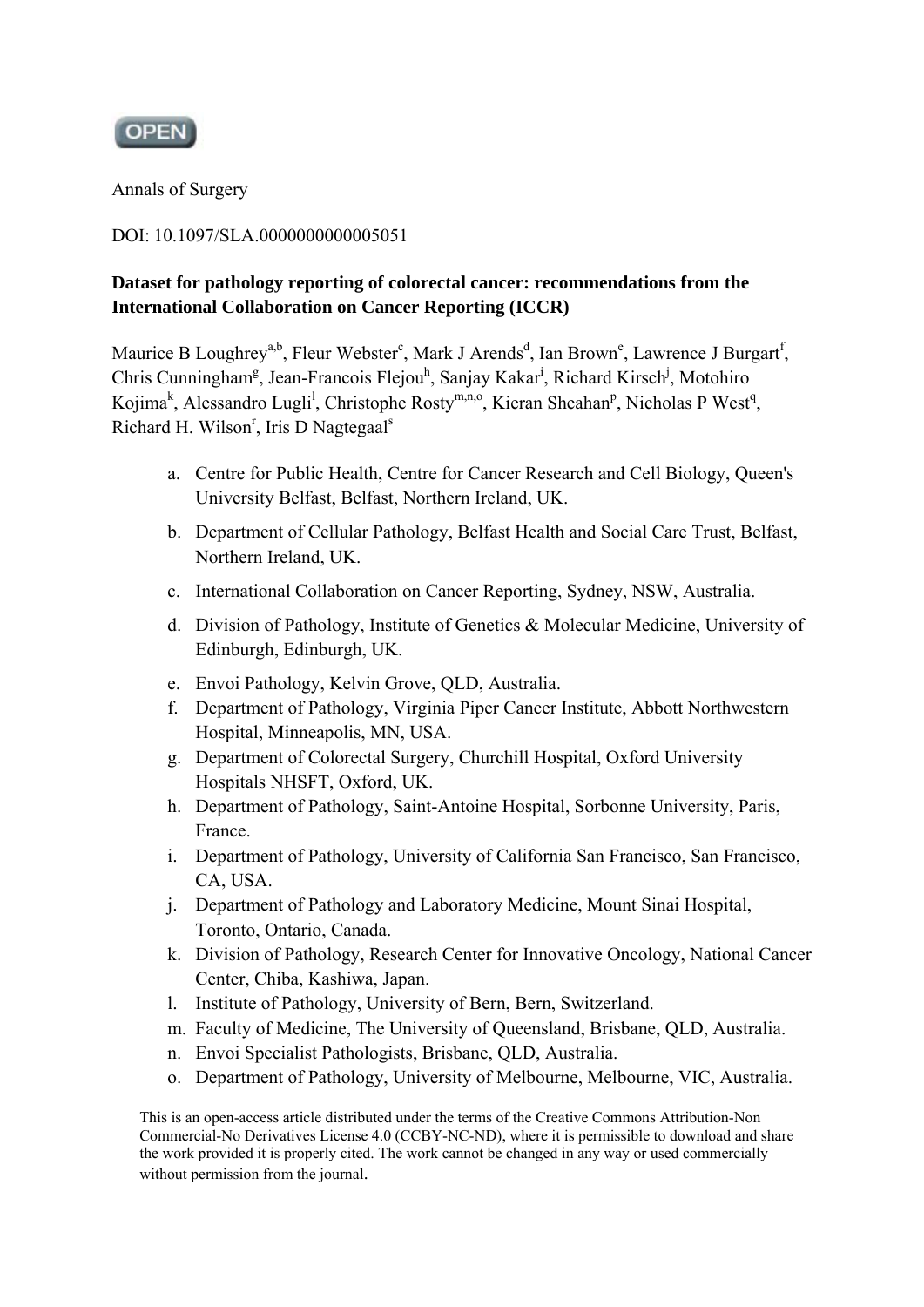- p. Department of Pathology, St Vincent's University Hospital & University College, Dublin, Ireland.
- q. Pathology and Data Analytics, Leeds Institute of Medical Research at St. James's, University of Leeds, Leeds, UK.
- r. Institute of Cancer Sciences, University of Glasgow, Glasgow, UK.
- s. Department of Pathology, Radboud University Medical Centre, Nijmegen, The **Netherlands**

Corresponding author:

Prof. Iris Nagtegaal

Department of Pathology

Radboud University Medical Center

PO Box 9101, 6500 HB

Nijmegen

The Netherlands

Telephone: +31 (0)24 361 02 29

E-mail: Iris.Nagtegaal@radboudumc.nl

Reprints will not be available from the author(s).

**Funding:** This research did not receive any specific grant from funding agencies in the public, commercial, or not-for-profit sectors.

### **Declarations of interest:** none.

**Authorship justification:** This manuscript describes the creation of a new International Collaboration on Cancer Reporting dataset for pathology reporting of colorectal cancer surgical resection specimens. This first internationally agreed dataset for colorectal cancer pathology reporting represents the culmination of a series of web meetings and protracted email exchanges over several years discussing, agreeing and finalising content amongst an international authorship, representing four continents and nine countries. All authors were deeply involved in this process, (a) making substantial contributions to one or more dataset items (b) participating in either drafting specific manuscript sections or reviewing critically for intellectual content; and (c) approving the final version for publication.

**Running title:** ICCR Colorectal Cancer dataset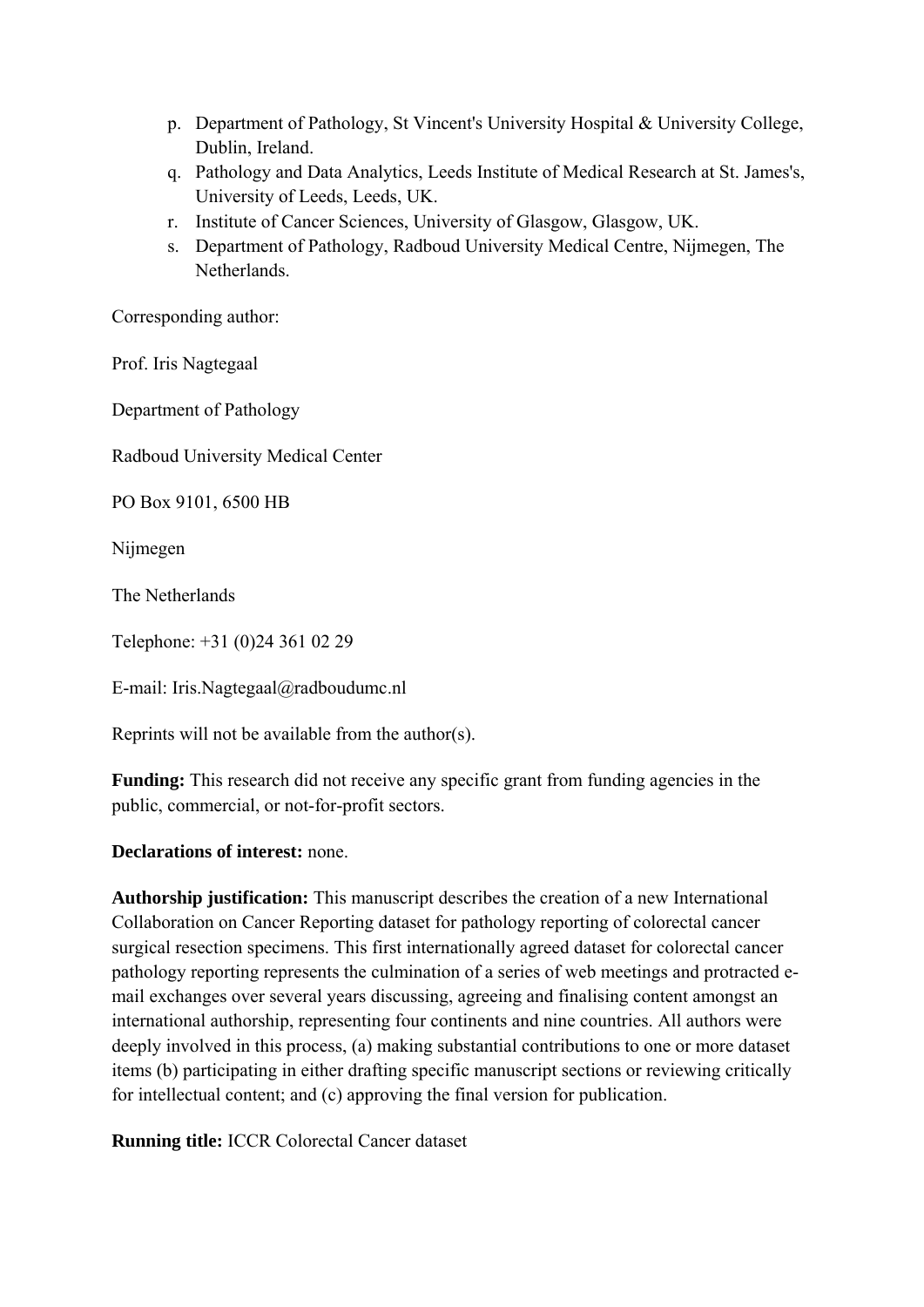### **Min Abstract**

Description of the new International Collaboration on Cancer Reporting (ICCR) dataset for pathology reporting of colorectal cancer surgical resection specimens. This first internationally agreed dataset for colorectal cancer pathology reporting promotes standardization of pathology reporting and enhanced clinicopathological communication between colorectal surgeon and pathologist.

### **Abstract**

**Objective:** To describe a new international dataset for pathology reporting of colorectal cancer surgical specimens, produced under the auspices of the International Collaboration on Cancer Reporting (ICCR).

**Background:** Quality of pathology reporting and mutual understanding between colorectal surgeon, pathologist and oncologist are vital to patient management. Some pathology parameters are prone to variable interpretation, resulting in differing positions adopted by existing national datasets.

**Methods:** The ICCR, a global alliance of major pathology institutions with links to international cancer organizations, has developed and ratified a rigorous and efficient process for the development of evidence-based, structured datasets for pathology reporting of common cancers. Here we describe the production of a dataset for colorectal cancer resection specimens by a multidisciplinary panel of internationally recognized experts.

**Results:** The agreed dataset comprises eighteen core (essential) and seven non-core (recommended) elements identified from a review of current evidence. Areas of contention are addressed, some highly relevant to surgical practice, with the aim of standardizing multidisciplinary discussion. The summation of all core elements is considered to be the minimum reporting standard for individual cases. Commentary is provided, explaining each element's clinical relevance, definitions to be applied where appropriate for the agreed list of value options and the rationale for considering the element as core or non-core.

**Conclusions:** This first internationally agreed dataset for colorectal cancer pathology reporting promotes standardization of pathology reporting and enhanced clinicopathological communication. Widespread adoption will facilitate international comparisons, multinational clinical trials and help to improve the management of colorectal cancer globally.

**Keywords:** dataset, protocol, structured report, synoptic report, ICCR, guidelines, colorectal cancer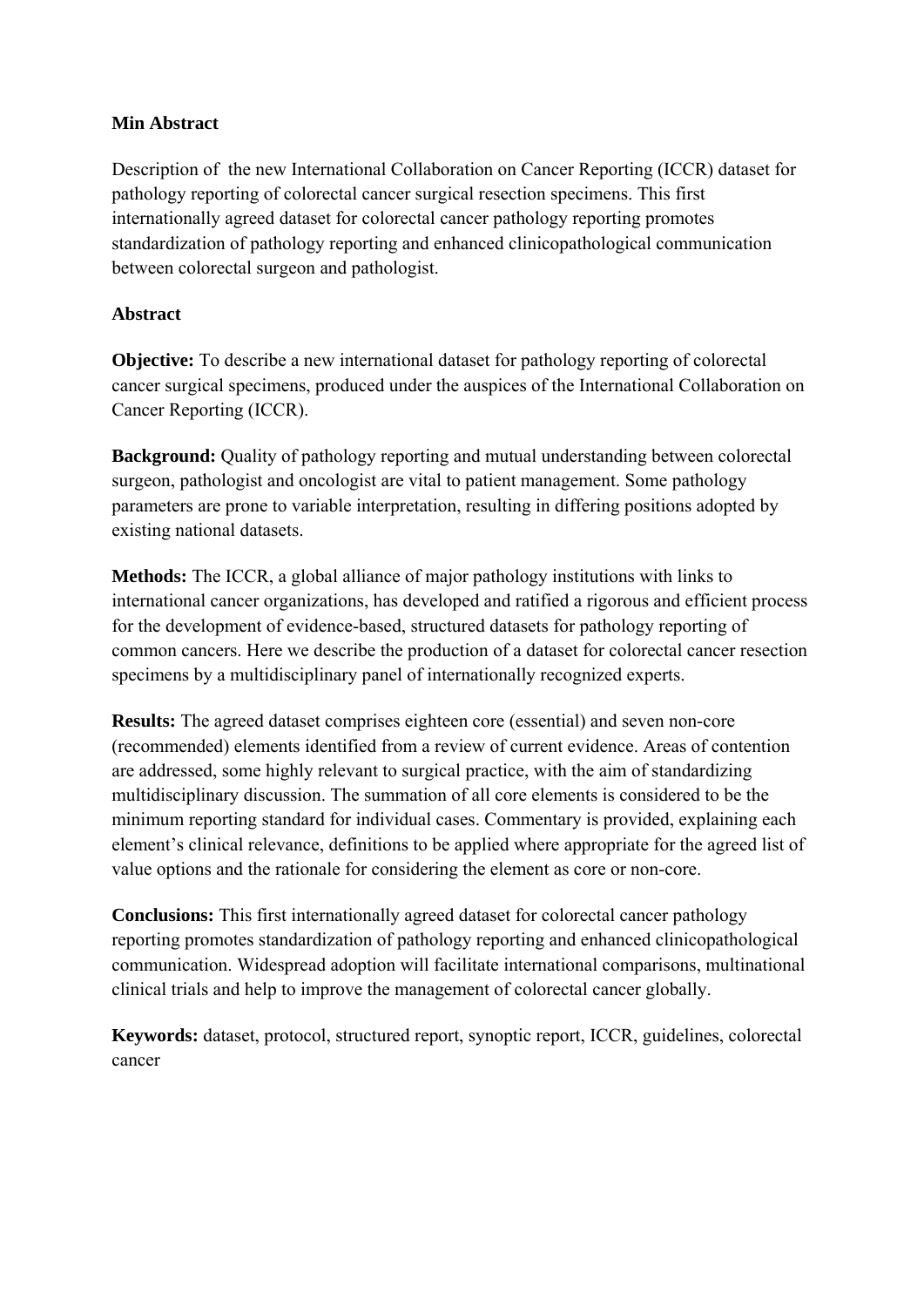#### **Introduction**

Pathology reporting of cancer resection specimens, through provision of histological subtype, grade, stage and other clinically relevant information, impacts on individual patient management and prognosis. At a population level, it provides data for cancer registrations, epidemiological audits and research including clinical trials.<sup>1,2</sup> Tissue-based cancer research also partly relies on histopathological stage, the presence high risk features and molecular pathological subtypes. Standardization of pathology evaluation of cancer resection specimens and reporting of individual features is essential, to allow valid comparison of data between cohorts and countries, to allow assessment of the impact of new screening programs and to allow participation in multicenter trials. However, some pathology parameters are prone to variable or evolving interpretation, resulting in differing positions adopted by various national datasets in existence or an inability to reach consensus, manifest as a lack of clearly expressed guidance for certain contentious areas. This is evidenced by regular changes made to TNM staging systems as new evidence and new interpretations emerge. For some issues, clear guidance is simply unavailable.

All of these principles apply to colorectal cancer (CRC) and some such issues impact directly on surgical practice and staging. For example, the minimum distance of tumor from a margin required to label as 'clear', the interpretation of regional, discontinuous 'tumor deposits' and the interpretation of surgical resection margin status when this is involved by tumor not continuous with the primary tumor.<sup>3</sup> If there is limited evidence, clear consensus-based guidelines, based on best available evidence and expert opinion, are helpful to assist pathologists in case by case reporting and surgeons and oncologists in clinical management of their patients. Close liaison between surgeon and pathologist, and good surgical understanding of pathology reporting guidelines and practice are key to maximizing the quality of pathology reports and their value to the surgeon and ultimately the patient.

Pathology protocols and datasets are well established in some countries and have been independently developed at national level by organizations including the College of American Pathologists (CAP), USA, the Royal College of Pathologists (RCPath), United Kingdom (UK), and the Royal College of Pathologists of Australasia (RCPA). Although these organizations' protocols broadly align, there are significant differences in structure, content and terminology and some subtle differences in interpretation that could hinder international comparison. Standardization of existing national cancer reporting datasets would also have the added benefits of reducing the global burden of regular dataset production and of providing a single benchmarking reference available to other countries.

With this in mind, in 2011, a number of pathology organizations including the CAP, RCPath and RCPA formed the International Collaboration on Cancer Reporting (ICCR) and successfully piloted the development of datasets for pathology reporting of a select number of cancers. The subsequent ICCR development has been described previously in detail.<sup>4</sup> The ICCR has developed important strategic alliances with other international cancer organizations including the International Agency for Research on Cancer (IARC) which is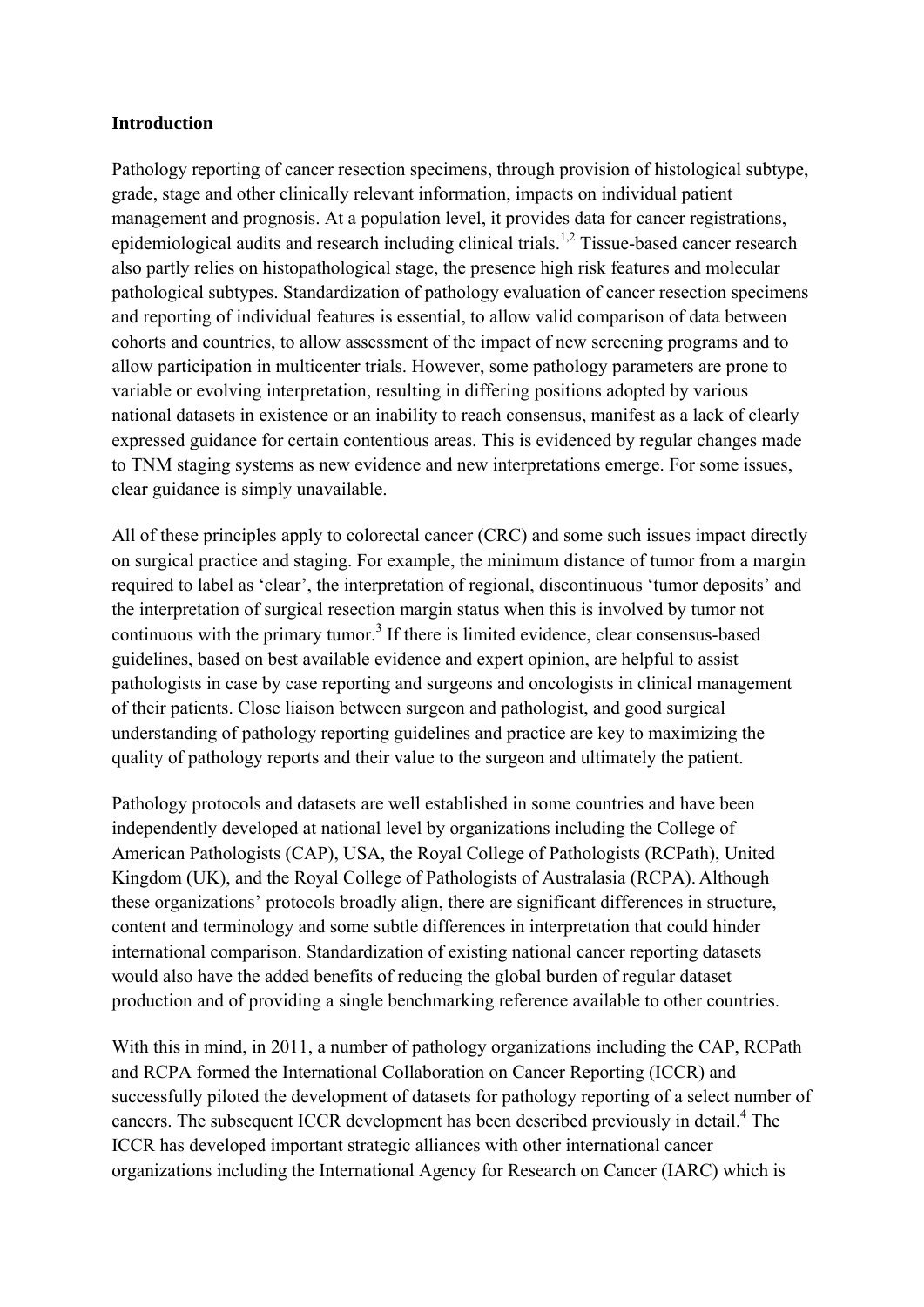responsible for producing the World Health Organization (WHO) monographs or 'Blue Books' on tumor classification and the Union for International Cancer Control (UICC) and American Joint Committee on Cancer (AJCC). These partnerships facilitate the co-ordination of dataset production with new classifications and staging systems. The ICCR datasets are freely available from the ICCR website (http://www.iccr-cancer.org/datasets). Here we describe the production of such a dataset for CRC surgical resection specimens by a panel of internationally recognized expert pathologists and other clinicians, supported by the ICCR. Areas of contention or divergence are addressed, with the aim of offering a consensus position to standardize interpretation and multidisciplinary discussion.

### **Methods**

The ICCR has developed a rigorous process for the production of individual datasets (http://www.iccr-cancer.org/datasets/dataset-development). This process has been described in detail in previous publications (http://www.iccr-cancer.org/articles/publications). The ICCR quality framework dictates both content and presentation and the roles and responsibilities of all involved are clearly outlined. In brief, the Dataset Steering Committee (DSC) of the ICCR appointed a 'Series Champion' (IN) to coordinate the simultaneous development of a related suite of five datasets all pertaining to gastrointestinal and pancreaticobiliary tract cancers, and a Chair (MBL) to oversee production of the CRC resection dataset. A further eleven expert gastrointestinal pathologists, comprising two each from the USA (LB, SK), UK (MA, NW) and Australia (IB, CR) and one each from Canada (RK), Japan (MK), France (JF), Ireland (KS) and Switzerland (AL), together with a colorectal surgeon (CC) and a colorectal oncologist (RW) comprised the fifteen members of the Dataset Authoring Committee (DAC). Lead authors of the current CAP, RCPath and RCPA CRC datasets were included.<sup>5-7</sup> The group was coordinated by an ICCR Project Manager (FW), assuring optimal communication within the international group and adherence to agreed timelines.

Regarding scope, this dataset was developed for the reporting of pathology specimens resulting from major surgical resection of primary carcinomas arising within the colon and rectum. This includes neuroendocrine carcinomas (NECs) and mixed neuroendocrine-nonneuroendocrine neoplasms  $(MiNENs)$ <sup>2</sup> It is not applicable to carcinomas of the small intestine, appendix or anus, nor to neuroendocrine tumors (NETs) or non-epithelial malignancies, as these are subject to different classifications and staging systems. Furthermore, primary CRC treated by local excision are the subject of a separate ICCR dataset, as specimen handling and reporting of these differ from major surgical resection specimens.

An initial draft document was produced by the Project Manager and Chair after scrutiny of core and non-core data items within existing CAP, RCPath and RCPA CRC datasets and review of current published evidence. This draft was circulated and individual dataset items discussed amongst the DAC at a coordinated series of teleconferences, following which an agreed draft dataset was posted for open international consultation on the ICCR website for a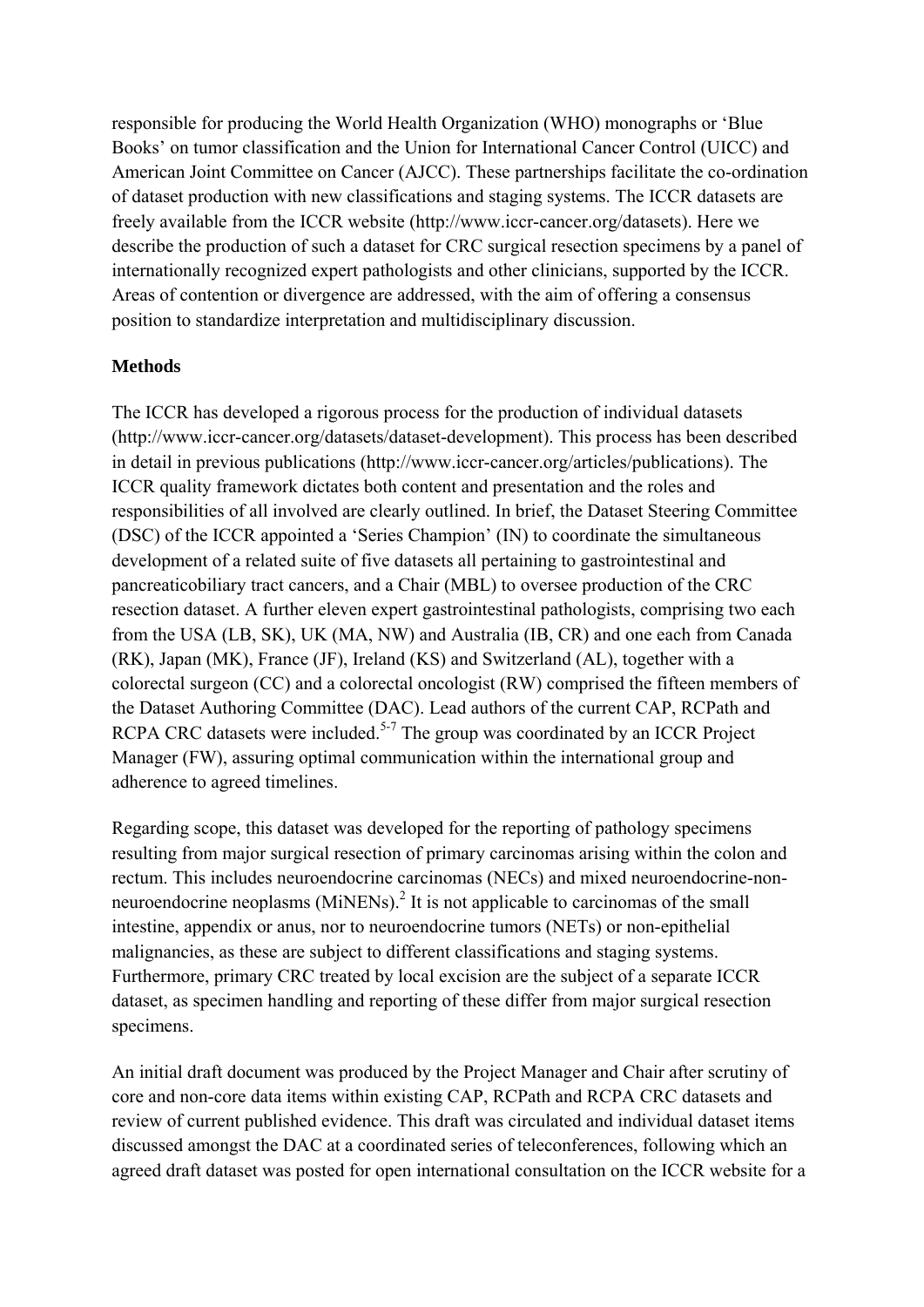period of two months. All comments received were discussed by the DAC and, where agreed, resultant changes incorporated into the final dataset, which was ratified by the DSC prior to publication. The final agreed dataset is available at http://www.iccrcancer.org/datasets/published-datasets/digestive-tract/colorectal.

The ICCR dataset style lists a set of reporting elements and value lists (responses) accompanied by a commentary for each, explaining the element and categorization, offering guidance for reporting, citing relevant evidence and, where applicable, definitions for the value lists. Each element is categorized as either core or non-core. Core elements are those unanimously agreed by the expert panel to be essential for diagnosis, prognostication and/or patient management. These generally required evidentiary support at Level III-2 or above [based on prognostic factors in the National Health and Medical Research Council (NHMRC) levels of evidence document, and defined as 'Analysis of prognostic factors amongst persons in a single arm of a randomized controlled trial'].<sup>8</sup> Non-core elements were those that did not meet the above criterion but were considered by the panel to be clinically important, representing good practice but not currently fully validated for routine clinical practice. Specific levels of evidence were not assigned to each core or non-core element. The summation of all core elements is considered to be the minimum reporting standard for individual cases.

### **Results**

A summary of the agreed core and non-core elements is presented in Table 1 and each is described in further detail below:

# **Clinical information**

Knowledge of relevant clinical information, such as an underlying polyposis syndrome, Lynch syndrome or chronic inflammatory bowel disease, is essential for optimal specimen sampling and histological interpretation. However, as it is beyond the control of the pathologist to ensure this information is available, it is considered a non-core rather than a core item.

Two specific items represent exceptions to this rule, given their importance, and are considered core. Firstly, information on neoadjuvant therapy, including type and duration, is a core item and must always be provided to the pathologist, as response to therapy can influence stage and tumor morphology, potentially altering interpretation. Staging should be provided with a 'y' prefix.

Secondly, the nature of the operative procedure is a core item (Table 1), and additional information may be provided clinically, such as the attempted dissection plane in an abdominoperineal excision. Distinction of high from low anterior resection, the latter defined by inclusion of the peritoneal reflection within the specimen, is considered non-core. If the operative specimen includes any additional tissue or organs, for example *en bloc* resection of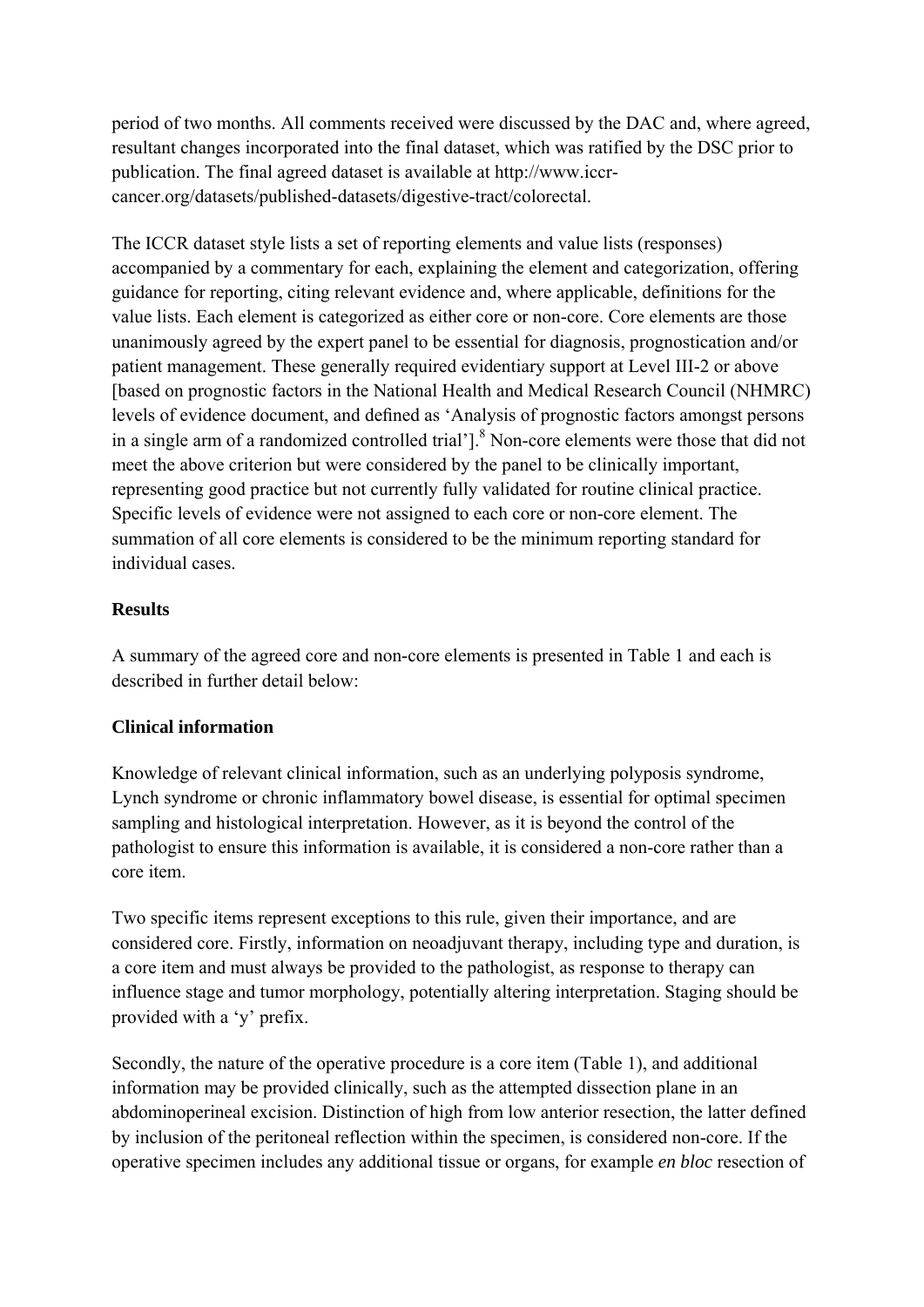a separate segment of intestine or abdominal wall connective tissue or a more extensive anterior exenteration specimen (Figure 1), details of all organs present within the submitted specimen should be clearly stated on the specimen request form.

### **Tumor site**

If a specimen contains multiple tumors, these should all be documented individually and separate datasets completed for each. Tumor location is a core item, stated in the clinical information provided and confirmed by macroscopic specimen examination. It can be difficult to identify specific location in the colon within an *ex vivo* specimen, particularly in relation to the flexures. If clinical and pathological tumor locations are discordant, this should be documented by photography and discussed with the clinical team. Recording the anatomical site allows correlation with prior endoscopic and radiological investigations, indicates whether or not a non-peritonealised margin is likely to be present and permits classification of lymph nodes as regional versus non-regional. Distinction of colonic from rectal origin is of importance, given different biology, clinical features, management and risks of peritoneal versus local recurrence. This classification can be subjective, especially for more advanced stage tumors. If a tumor straddles two sites, the site with the greatest tumor bulk should be recorded. The rectosigmoid boundary is marked by fusion of the three taeniae coli of the sigmoid colon to form the circumferential longitudinal muscle of the rectal wall. If advanced tumor growth obliterates these anatomical landmarks, the tumor site should be retrieved from available clinical and radiological information.<sup>9</sup> Classification as rectosigmoid should be reserved for cases in which an accurate determination between rectum and sigmoid cannot be made by above methods.

#### **Tumor dimensions**

Tumor size has no prognostic significance for CRC and does not directly influence staging. Despite this, maximum dimension is considered a core data item, as it is baseline information which allows correlation with pre-operative clinical, endoscopic and radiological assessments. It should be based on a combination of macroscopic and microscopic assessment and, if possible, exclude any associated inflammatory component or pre-invasive lesion, which may be noted in a comment for clinicopathological correlation. Additional tumor dimensions may be provided as non-core data.

### **Perforation**

Tumor perforation into the peritoneal cavity is a well-established adverse prognostic factor in CRC 10,11 and its presence or absence should be recorded as a core item. Tumor perforation is defined as a macroscopically visible full thickness defect, such that the bowel lumen within the segment involved by tumor is in communication with the external surface of the resection specimen or with the lumen of another organ. Cases with tumor perforation are regarded as pT4a.12,13 Note that tumor perforation requires penetration of the serosal surface. Peritumoral abscess cavity, for example within the mesentery, that is contained and does not demonstrate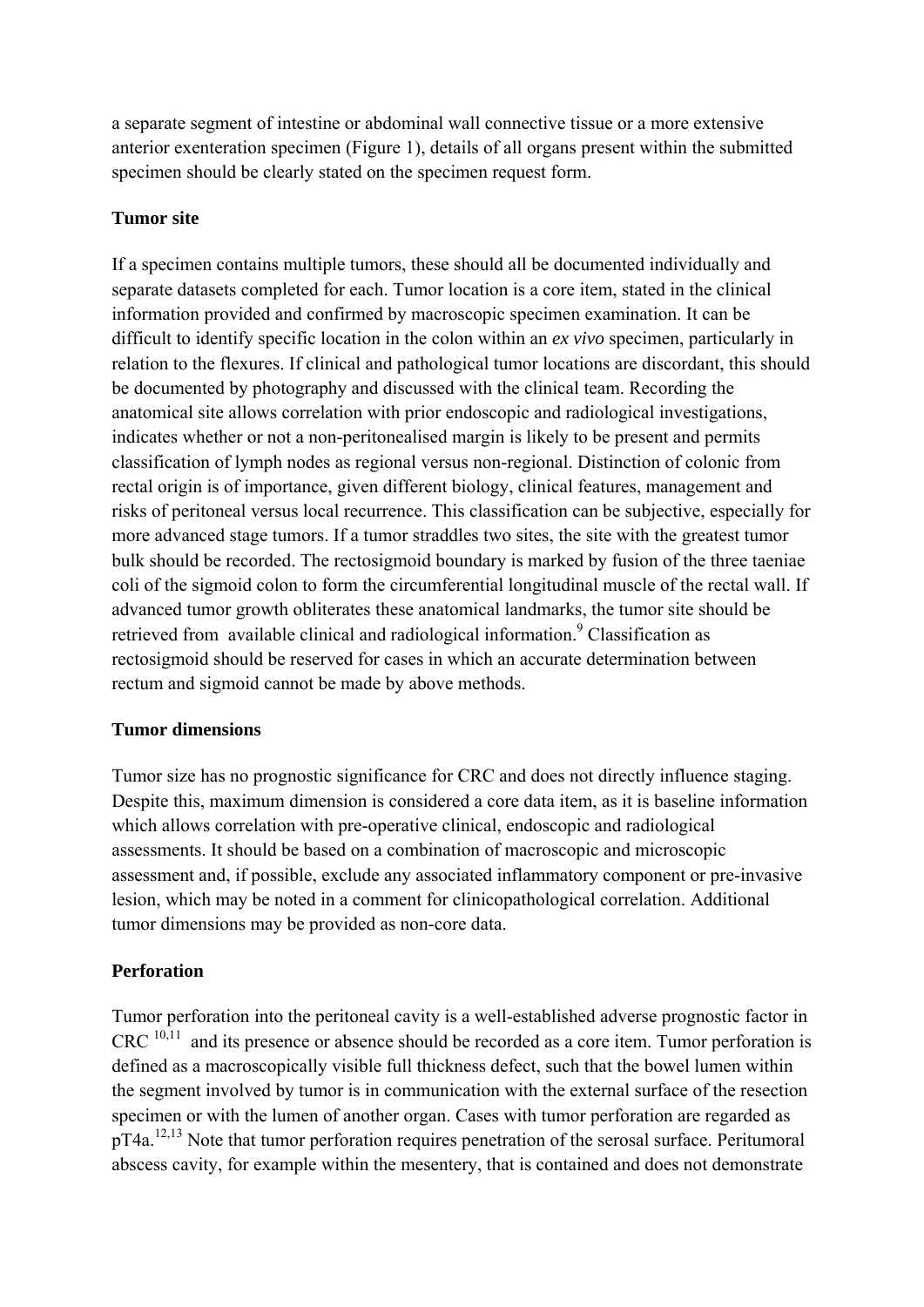breach of the serosal surface, is not considered perforation and is considered pT3 rather than pT4a. This may be commonly encountered in the setting of sigmoid diverticular disease complicated by CRC. Perforation of the colon resulting from a more distal obstructing tumor is distinct from tumor perforation and is not interpreted as pT4 disease. However, this should still be recorded as non-tumor perforation is associated with higher mortality risk.

Some confusion can be introduced when using the term perforation for other settings, such as when a full thickness defect arises intraoperatively. We consider the term perforation is best reserved for the biological setting, as the clinical impact is likely different depending on the scenario. If an iatrogenic full thickness tumor defect arises whilst the specimen is *in situ* within the abdominal cavity, there is likely some risk of tumor seeding the peritoneal cavity and we consider this is best regarded as pT4a disease. This interpretation is however offered without good evidence. In contrast, if such an iatrogenic defect occurs once the specimen is outside the abdominal cavity, this should not influence pT classification. Interpretation therefore requires close clinicopathological correlation and this should always be explained in the pathology report.

### **Relation of tumor to anterior peritoneal reflection**

For rectal cancers, the relationship of the tumor to the anterior peritoneal reflection is reported as a core item, as this predicts the risk of local recurrence in addition to peritoneal recurrence (Figure 2).<sup>14</sup> The anterior aspect of the rectum has a peritoneal covering to the level of the peritoneal reflection. Posteriorly, the non-peritonealised margin is represented by a triangular-shaped bare which extends superiorly in continuity with the mesentery of the sigmoid colon.

### **Plane of mesorectal excision**

Prospective randomised controlled trials have demonstrated that, in patients with rectal cancer, use of total mesorectal excision (TME) surgery improves local recurrence rates and the survival by up to  $20\%$ <sup>15,16</sup> Furthermore, objective macroscopic assessment by pathologists of the surgical plane of excision predicts margin involvement, local recurrence and survival.<sup>14,17</sup> This grading is therefore considered a core item for reporting. The optimal plane is that of the mesorectal fascia (complete TME) whilst excision extending onto the muscularis propria (incomplete TME) is associated with the worst outcomes. Overall macroscopic assessment of the intact specimen, with grading based on the worst area, is as described in Table 2 and illustrated in Figure 3.

### **Plane of sphincter excision**

In considering management of rectal cancer, abdominoperineal excision for lower tumors has been associated with poorer outcomes compared to anterior resection for higher tumors, due to increased rates of circumferential resection margin (CRM) involvement and intraoperative full thickness defects, referred to as perforation in this literature.<sup>18</sup> More radical surgery to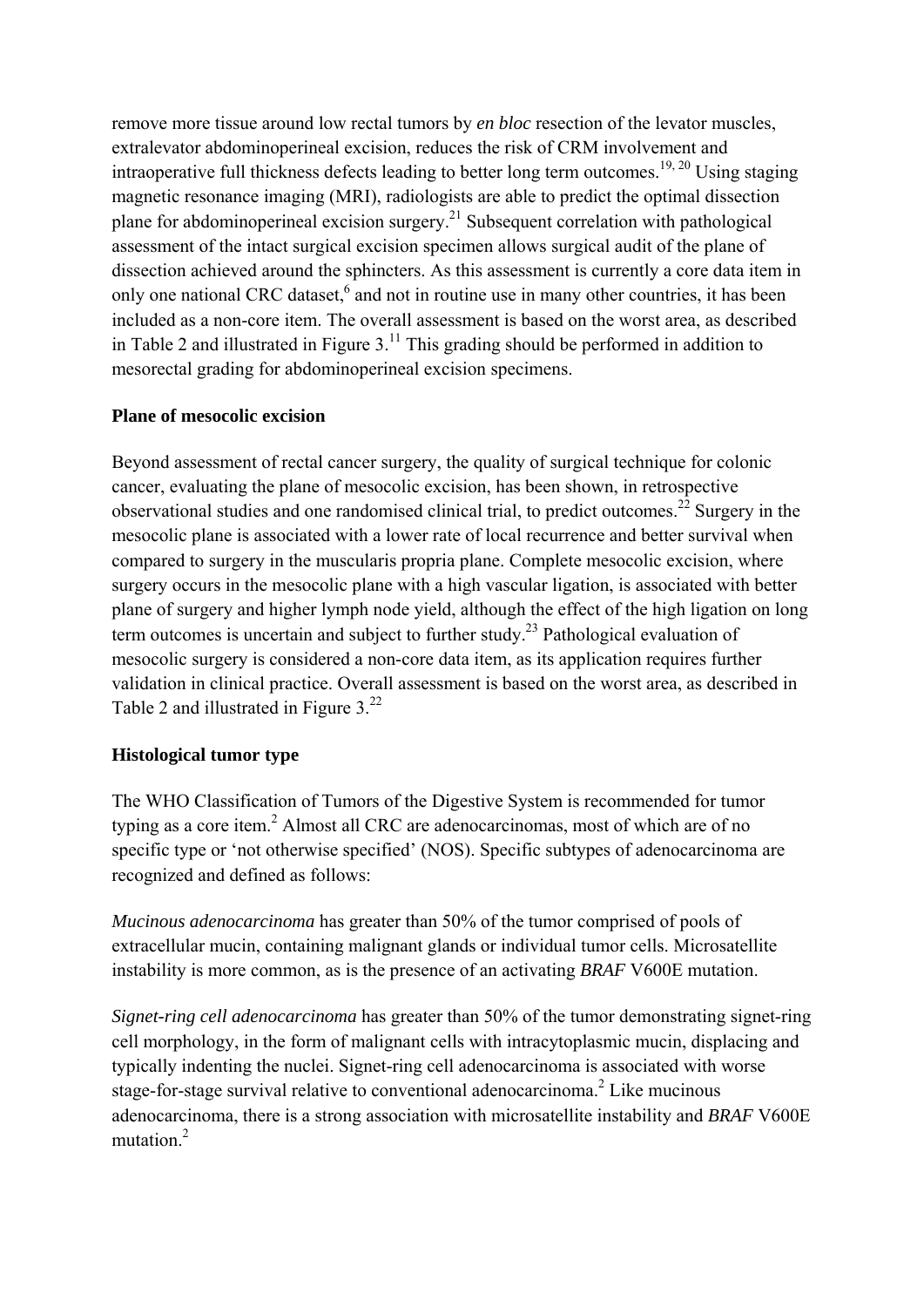*Medullary carcinoma* demonstrates solid sheets of malignant cells with indistinct cell boundaries, vesicular nuclei, prominent nucleoli, abundant eosinophilic cytoplasm and prominent intratumoral and peritumoral inflammatory infiltrates. Almost invariably these tumors demonstrate microsatellite instability and are associated with a good prognosis. $2$ 

*Serrated adenocarcinoma* by definition demonstrates glandular serrations, often slit-like, and tumor cells usually have low nuclear to cytoplasmic ratio with abundant eosinophilic or clear cytoplasm and sometimes accompanied by areas of mucinous differentiation.2 *BRAF* or *KRAS* activating mutations are common.

*Micropapillary adenocarcinoma* is characterised by small, rounded clusters of tumor cells lying within stromal spaces mimicking vascular channels. At least 5% of the tumor should demonstrate this feature for this classification. There is an association with adverse pathological features including extramural venous invasion and lymph node metastatic disease.<sup>2</sup>

*Adenoma-like adenocarcinoma* is a subtype of adenocarcinoma in which at least 50% of the invasive tumor has an adenoma-like appearance with villous architecture, low grade cytology, a pushing growth pattern and minimal desmoplastic stromal reaction.2 Demonstration of invasion is difficult on endoscopic biopsy. This subtype is associated with a good prognosis.

Neuroendocrine neoplasms of the gastrointestinal tract are currently classified into NETs, NECs and MiNENs.<sup>2</sup> The term MiNEN incorporates the prior term mixed adenoneuroendocrine carcinoma (MANEC), in recognition that occasionally the nonneuroendocrine component of mixed tumors may not be an adenocarcinoma. NETs are now graded 1-3 on the basis of mitotic count and Ki-67 proliferation index, with NET grade 3 recognizing a subset of tumors previously meeting criteria for NEC, but found to be less responsive to platinum-based chemotherapy, yet have better survival compared to other NECs.<sup>24</sup> Grade 3 NETs are better differentiated than NECs and the primary distinction is morphological. MiNENs are usually composed of a poorly differentiated NEC component and a conventional adenocarcinoma NOS component and each should arbitrarily constitute 30% of the tumor for this designation. This dataset is applicable to NECs and MiNENs but, given different staging and grading systems applied, NETs should not be reported using this dataset.

Other epithelial tumors rarely encountered include adenosquamous carcinoma, carcinoma with sarcomatoid components, undifferentiated carcinoma, squamous cell carcinoma and non-signet-ring cell poorly cohesive adenocarcinoma.

# **Histological tumor grade**

Although subject to poor interobserver agreement.<sup>25</sup> histological grade of CRC, based on gland formation, is an independent prognostic factor and is a core item.<sup>26,27</sup> A two-tiered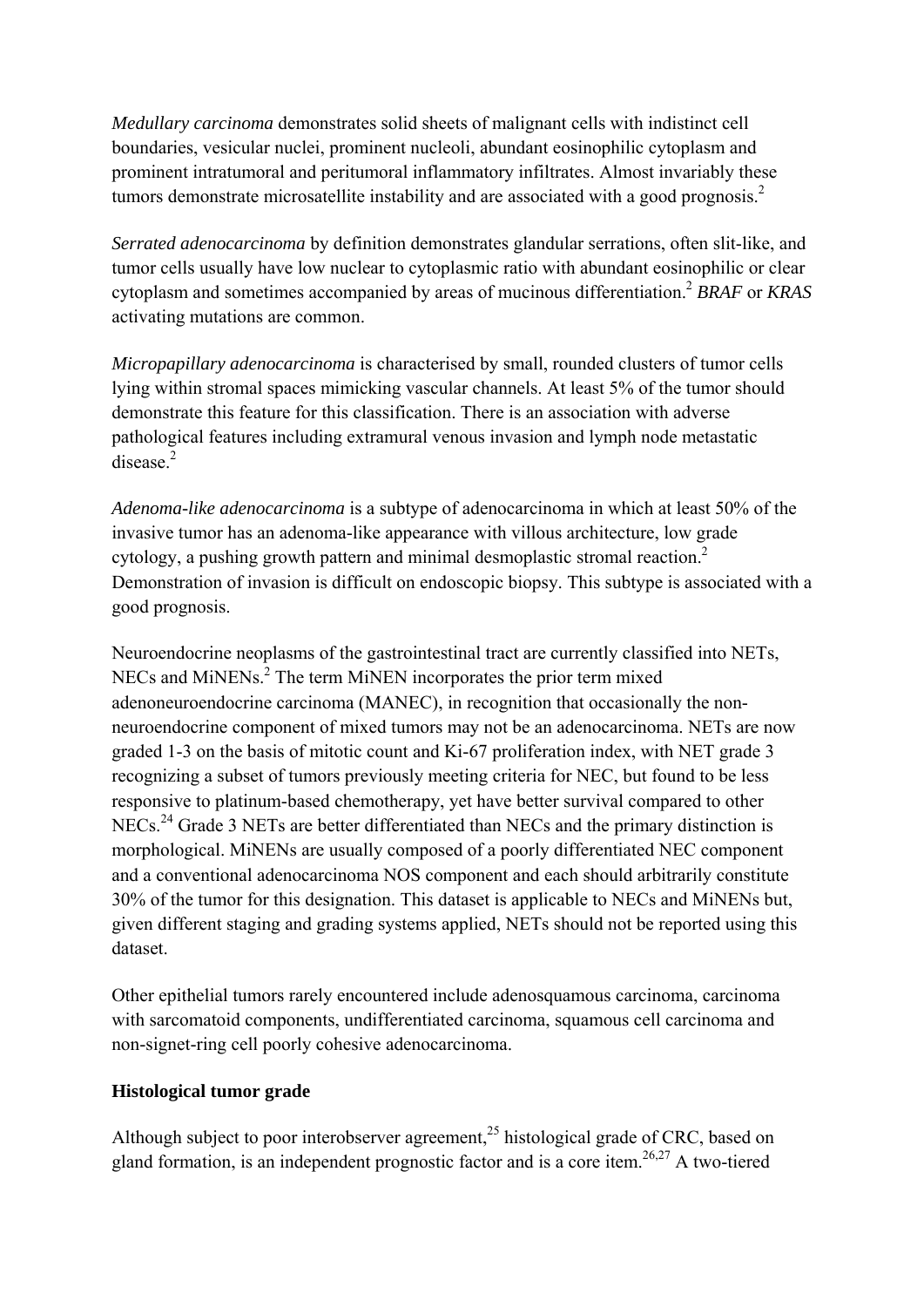grading system is more reproducible and favoured over a four-tiered grading system. Aligning with the latest WHO classification, $\frac{2}{3}$  grading is based on the least differentiated component, rather than predominant pattern, although this is recommended without good evidence and a minimum area of high grade tumor required for classification as high grade has not been defined. Tumor buds or poorly differentiated clusters, most commonly seen at the invasive front, should not be considered in the evaluation of grade. Grading based on poorly differentiated clusters may be superior to conventional grading with respect to both prognostic value and reproducibility but further studies are required in this regard.<sup>28</sup>

According to the latest WHO classification, only adenocarcinoma NOS and mucinous adenocarcinoma should be graded.<sup>2</sup> Grading is not applicable to other subtypes of adenocarcinoma, as assessment of gland formation is difficult to apply to subtypes and most subtypes are associated with their own clinical prognosis independent of grade. Mucinous adenocarcinoma should be graded on glandular formation and epithelial maturation.<sup>2</sup>

### **Extent of invasion**

Local invasion depth of CRC is categorised by the pT classification. This is the most important prognostic factor in CRC and is a core data item, using UICC and AJCC  $8<sup>th</sup>$  edition criteria.12,13 The only exception is that pT *in situ* is not recognized in this dataset. This is somewhat contentious and rare cases of colorectal neoplasia confined to invasion of the lamina propria (intramucosal invasive neoplasia or intramucosal carcinoma) are acknowledged but, given the negligible metastatic potential of such neoplasms,  $29$  the consensus position of the DAC was that these should be classified under the same category as high grade dysplasia/high grade non-invasive neoplasia.

Given the clear anatomical delineation of the muscularis propria at most sites, defining pT1 pT3 tumors, classification of this extent of invasion is not often problematic. An exception is the low rectum, where complexities of sphincter anatomy make accurate assessment of level of invasion challenging. The internal sphincter represents a continuation of the muscularis propria and invasion of this also constitutes pT2. Skeletal muscle fibres can cross over from external to internal sphincter and therefore invasion of skeletal muscles fibres may only represent pT2 disease if these fibres are from the internal sphincter. Invasion beyond internal sphincter into the intrasphincteric plane, but not involving the external sphincter, is considered pT3. Note that in some areas of the sphincter complex the internal and external sphincter muscles are directly apposed with only a theoretical space between.

pT4 includes tumor infiltration of the peritoneal surface (pT4a) or involvement of an adjacent organ or structure (pT4b). Peritoneal involvement has been demonstrated by multivariate analysis to have a negative impact on prognosis.<sup>30</sup> Data from a cohort of more than  $100,000$ colon cancer cases indicate that pT4a carcinomas have on average a 10-20% better 5-year survival than pT4b carcinomas for each pN category.<sup>31</sup> Involvement of the peritoneal surface requires tumor breaching the serosa with tumor cells visible either on the peritoneal surface, free in the peritoneal cavity or separated from the peritoneal surface by inflammatory cells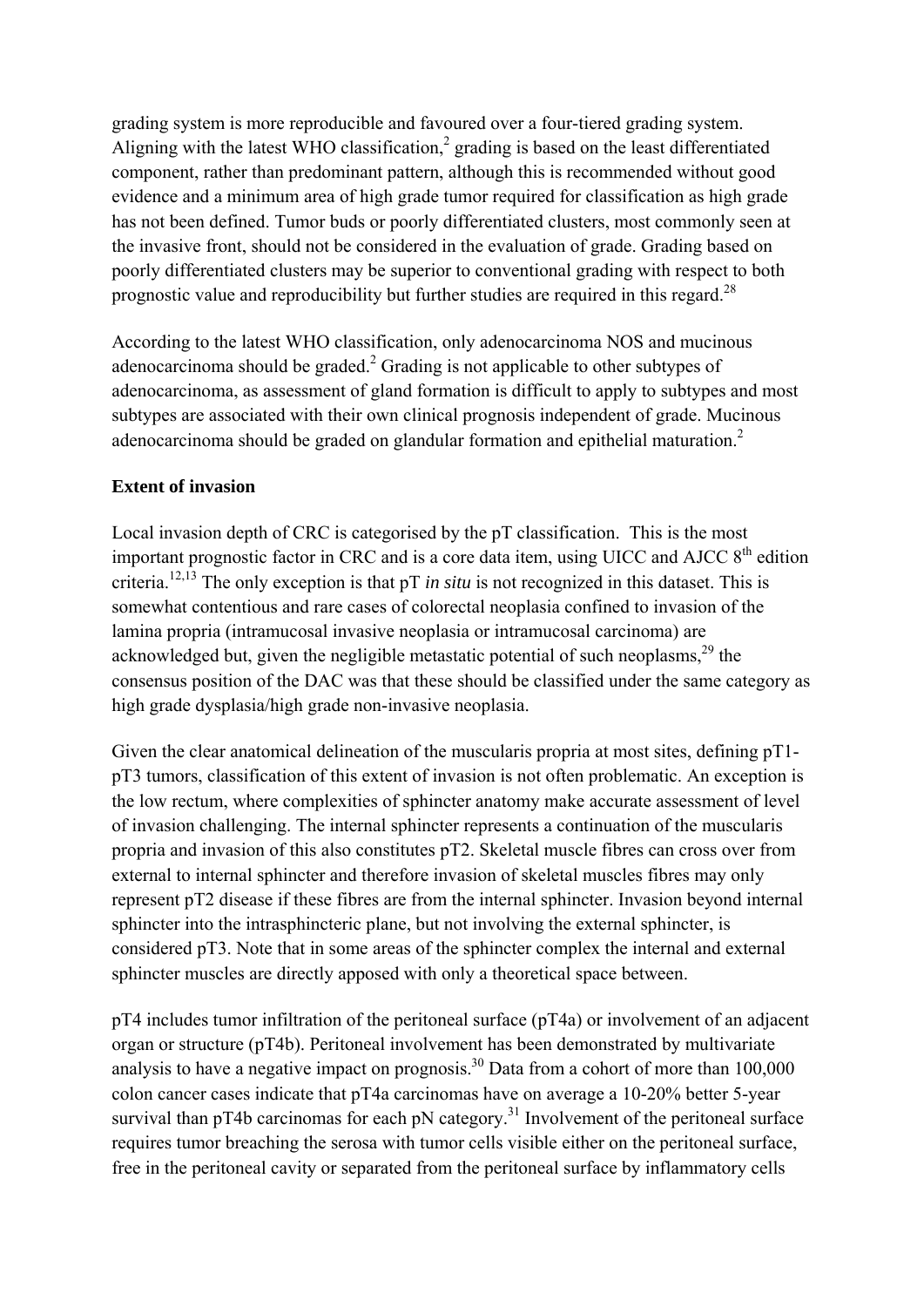only.10 If tumor passes close to the serosal surface and elicits a mesothelial reaction without clear invasion, this is categorized as pT3, although additional sections and/or multiple levels should be examined to look deeper invasion. This setting is prone to interobserver variation however.<sup>32</sup> Elastic stains to identify peritoneal elastic lamina invasion are advocated in some studies, as a staging or prognostic tool.<sup>33,34</sup> Cases with tumor perforation are classified as pT4a, without the need to document tumor cells on the peritoneal surface.

It is important to distinguish peritoneal involvement through direct continuity with the primary tumor from discontinuous peritoneal deposition. The former indicates pT4a disease whilst the latter is regarded as distant metastatic disease, pM1c. It is also important to distinguish involvement of a peritoneal surface from involvement of a non-peritonealised resection margin. Peritoneal involvement is a risk factor for peritoneal metastases whilst margin involvement is a risk factor for local recurrence.

Adjacent organ involvement by tumor (pT4b) may follow peritoneal invasion or, for example in low rectal tumors, represent direct extraperitoneal invasion. If a tumor is macroscopically adherent to another organ, microscopic invasion must be demonstrated to classify as pT4b, otherwise the adherence is considered inflammatory in nature. Longitudinal tumor extension into the wall of an adjacent segment of the intestine does not influence pT classification. Rectal tumors invading skeletal muscle of the external sphincter and/or levator ani are classified as pT4b.

### **Measurement of invasion beyond muscularis propria**

Prognosis of patients with pT3 tumors can be stratified accordingly to their extent of invasion of the primary tumor beyond the muscularis propria, with ≥5 millimeter (mm) an accepted cut-off for higher risk in some studies.<sup>29</sup> Based on the level of existing evidence, this is considered a non-core item for reporting. The distance beyond the muscularis propria is measured to the nearest mm from the outer margin of the muscularis propria. In the event of local tissue destruction by tumor, reconstruction of this outer margin may be required for the purposes of measurement. The measurement should be performed macroscopically and refined microscopically if appropriate.

# **Lymphatic and venous invasion**

The presence or absence of lymphovascular invasion has strong prognostic implications for CRC and this should be reported as a core item. Classification is required according to the type of vessels involved (Figure 4) and, for veins, their intramural or extramural location, as the vessel type and location have different clinical and prognostic implications. Extramural venous invasion, present beyond the muscularis propria, has the greatest clinical significance, having been demonstrated on multivariate analysis in multiple studies to be a stageindependent adverse prognostic factor.<sup>35</sup> Intramural venous invasion, identified within the submucosa or muscularis propria but not beyond, is also of prognostic importance but the evidence is much weaker than for extramural venous invasion.<sup>10,36,37</sup>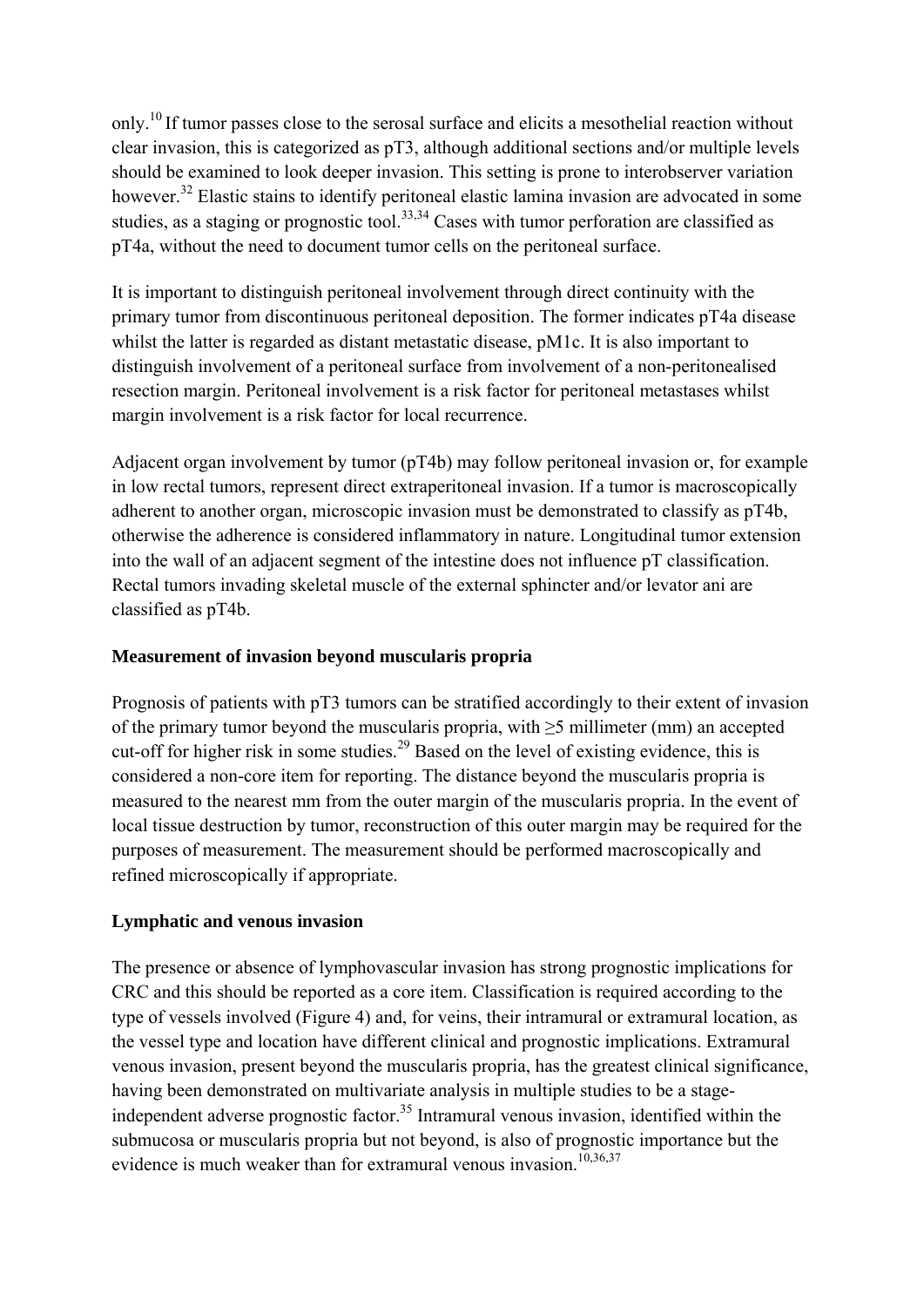The minimum criteria for calling venous invasion is debatable. The longstanding definition of Talbot *et al* (1981) is approved, whereby venous invasion is defined as tumor present within an endothelium-lined space that is either surrounded by a rim of muscle or contains red blood cells.38 Proximity of a rounded or elongated deposit of tumor beside an artery should raise suspicion of venous invasion but is not diagnostic without identification of a residual venous wall. Examination of further levels and additional stains may help interpretation.<sup>39,40</sup> A circumscribed tumor nodule surrounded by a smooth muscle wall or an identifiable elastic lamina is considered sufficient to classify as venous invasion.

Small vessel invasion is defined as involvement of thin-walled structures lined by endothelium, without an identifiable smooth muscle layer or elastic lamina. Small vessels may represent lymphatics, capillaries or post-capillary venules and invasion of these should be distinguished from large vessel (venous) invasion. D2-40 immunohistochemistry, which only stains lymphatic endothelial cells, not venular, can be used to classify small vessel invasion further but this is not in routine use in this setting. Small vessel invasion of all forms is considered under the 'L' classification under UICC/AJCC TNM  $8<sup>th</sup>$  editions.<sup>12,13</sup> The identification of small vessel invasion has been reported in some but not all studies to be associated with lymph node metastatic disease and represent an independent prognostic factor.<sup>36,41-43</sup> The relative importance of intramural and extramural anatomic location with respect to small vessel invasion has not been well established.<sup>36</sup>

### **Perineural invasion**

The presence of perineural invasion in CRC (Figure 4) has adverse prognostic implication, particularly in stage II disease.<sup>41,44,45</sup> Although the importance of anatomic location in perineural invasion is not well established, one large multicenter study, reported adverse prognostic significance for both intramural and extramural locations.44 The presence or absence of any perineural invasion is therefore considered a core item but it is not necessary to specify anatomical location.

### **Lymph node status**

Regional lymph node status determines the need for adjuvant chemotherapy and is a core item. Non-regional lymph node involvement is distant metastatic (pM1) disease. If a specimen contains two or more synchronous primary tumors in distinct anatomic regions, attempt should be made to assign lymph nodes by regional status and each cancer assessed for nodal status separately.

It is important to perform a diligent pathological dissection to identify all lymph nodes in a specimen as lymph nodes containing metastatic disease may be very small. Individual dissectors and departments should aim for a median lymph node yield of at least twelve per case. Low lymph node harvest is an adverse prognostic factor in stage II disease.<sup>46</sup> This reflects a combination of inadequate nodal retrieval and unfavorable patient immunology.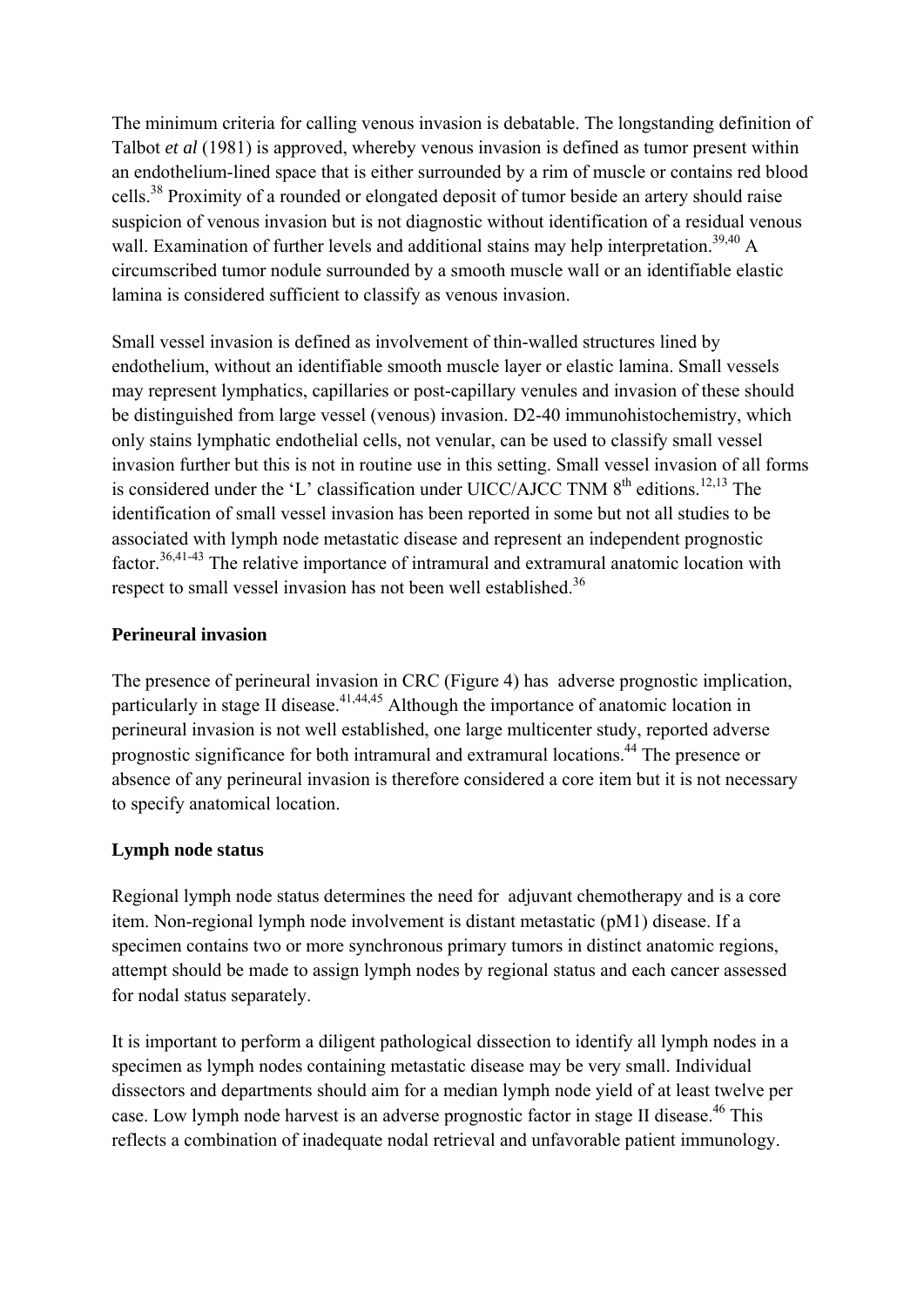Micrometastases (size between 0.2 mm and 2 mm) are associated with recurrence in stage I/II CRC compared to tumor-negative nodes, but there is no increased risk of disease recurrence in the presence of 'isolated tumor cells' (single tumor cells or groups <0.2 mm in maximum dimension) compared to tumor-negative nodes.<sup>47</sup> Therefore, any lymph nodes containing micrometastatic or larger tumor foci are considered as positive nodes whereas isolated tumor cells, identified on H&E or immunohistochemical staining, when representing the only form of nodal involvement should be classified as pN0, with a comment indicating the presence of isolated tumor cells and optional designation as  $pN0(i+)$ .

Following neoadjuvant therapy, only the identification of viable tumor constitutes nodal involvement (ypN1/2). Necrosis, fibrosis or acellular mucin within lymph nodes in this setting is not considered nodal tumor involvement. Nevertheless a descriptive comment of these findings indicates likely response to therapy and allows correlation with initial staging MRI.

### **Tumor deposits**

The term tumor deposit, or satellite, was introduced in the UICC/AJCC TNM  $7<sup>th</sup>$  editions<sup>48,49</sup> and the concept refined in UICC/AJCC TNM 8<sup>th</sup> editions: discrete macroscopic or microscopic nodules of cancer in the pericolorectal adipose tissue's lymph drainage area of a primary carcinoma that are discontinuous from the primary and without histological evidence of residual lymph node or identifiable vascular or neural structures (Figure 4).<sup>12,13</sup> If a vessel wall is identifiable on H&E, elastic or other stains, it should be classified as venous invasion or lymphatic invasion and if neural structures are identifiable in association with the tumor, the lesion should be classified as perineural invasion rather than as a tumor deposit. A minimum size of deposit or minimum distance of separation from the primary tumor, or further other deposits, is not specified. Neither is guidance on how to classify mesenteric tumor which demonstrates lymphatic, venous or perineural invasion, but where the bulk of the tumor appears unrelated to the vascular or neural structure. The identification of a tumor deposit is considered under the node (N) rather than primary tumor (T) status for the purposes of staging and tumor deposits in the absence of lymph node metastases are classified as pN1c. In the presence of lymph node metastases, tumor deposits are discounted for staging purposes. However, there is evidence from meta-analysis of the adverse prognostic significance of tumor deposits in the presence of lymph node metastatic disease, based on the UICC/AJCC TNM  $7<sup>th</sup>$  editions<sup>48,49</sup> definition, and therefore the presence and number of identified tumor deposits should be recorded in all cases, as a core item.<sup>50</sup>

 Mesenteric tumor, without evidence of origin, which is discontinuous from the primary tumor and predominantly subserosal in location but which penetrates the serosal surface of the mesentery, should be classified as a tumor deposit rather than as distant metastatic (pM1c) disease. This does not influence the pT category, which should be based on extent of local invasion of the primary tumor only. However, given serosal involvement by the tumor deposit may equate clinically to pT4a disease, a comment may be usefully added to this effect. Guidance on this interpretation is offered without good evidence. pM1c disease should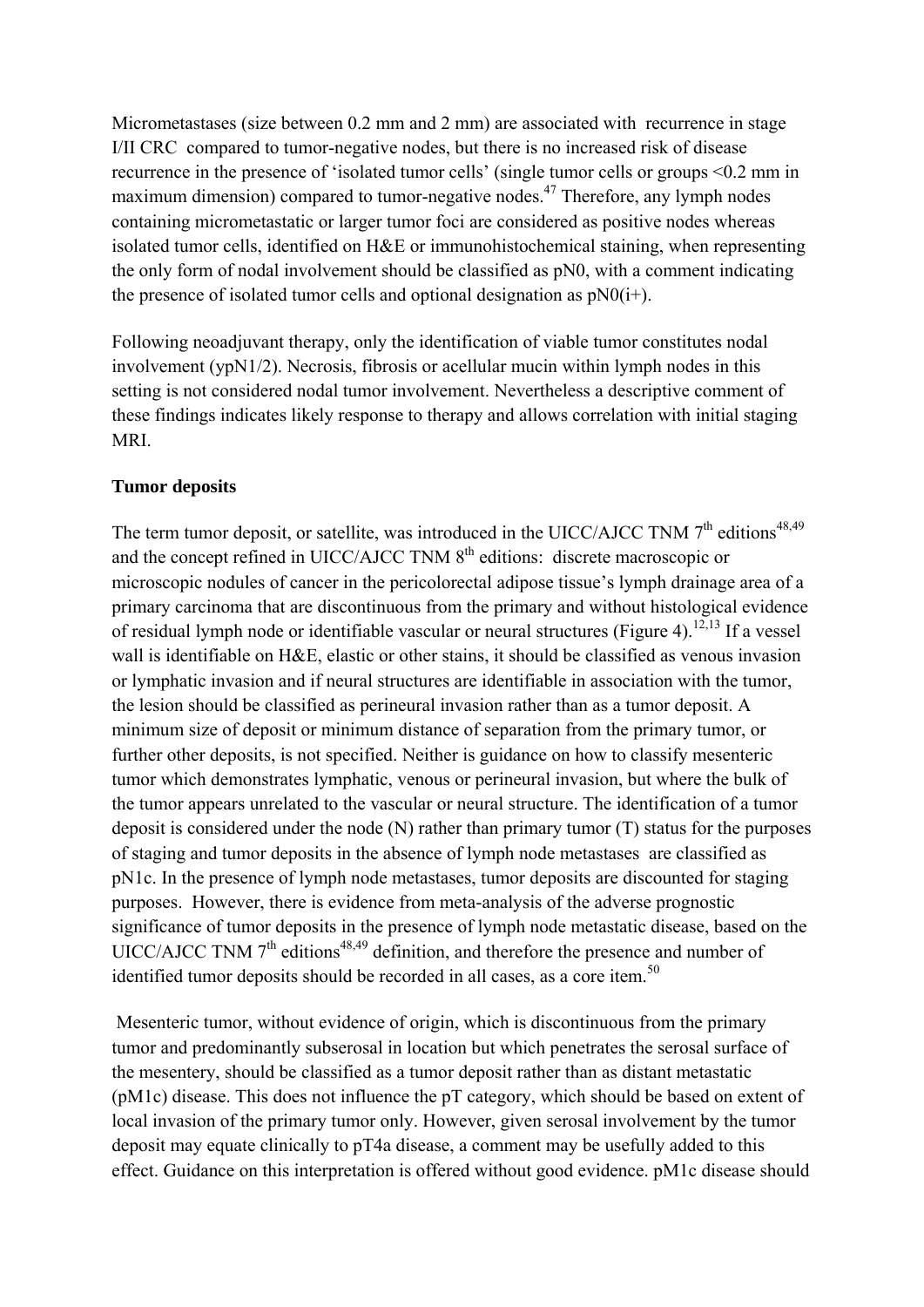be reserved for cases where the tumor appears to have arisen from metastatic spread via the peritoneal cavity.

In the setting of tumor regression following administration of neoadjuvant therapy, the distinction of discontinuous residual primary tumor foci from tumor deposit is difficult and subjective. To facilitate uniform interpretation, it is recommended that designation as tumor deposit should necessitate the presence of intervening normal tissue, rather than just fibrosis or acellular mucin.

# **Tumor budding**

There is considerable interest in tumor budding, considered to be a morphological manifestation of epithelial mesenchymal transition.<sup>51</sup> A tumor bud is defined as a single tumor cell or cluster of up to four tumor cells at the invasive front of carcinomas. Budding is of potential clinical relevance to CRC in two distinct settings. Firstly, multiple studies have shown that pT1 CRC with greater budding (tumor budding scores Bd2 and Bd3) are associated with an increased risk of lymph node metastatic disease compared to those with lesser budding (tumor budding score Bd1).<sup>52-54</sup> Secondly, in stage II CRC, tumor budding score Bd3 is associated with an increased risk of recurrence and mortality.<sup>55</sup>

As recommended from the International Tumor Budding Consensus Conference (ITBCC) of  $2016<sup>56</sup>$  tumor budding is scored using a three-tier system according to the number of buds evident in the highest count after scanning ten separate fields (at 20x objective lens) along the invasive front of the tumor or the entire lesion for malignant polyps ('hotspot' approach). The number of tumor buds is based on haematoxylin and eosin (H&E) assessment, although pancytokeratin immunohistochemistry can be used to help identify hotspots.<sup>57</sup> This may be of particular value when the invasive front is obscured by inflammatory cells. A correction for microscope eyepiece field diameter is required, the bud count normalised to a field area of 0.785 mm<sup>2</sup> (equivalent to an objective lens 20x with eyepiece diameter of 20 mm).

Tumor budding, applying the above system to assess tumor budding score (Bd1-Bd3) and actual number of buds, is considered a non-core item for reporting, pending the emergence of further evidence of reproducibility of assessment and clinical significance. Note that budding should only be reported in non-mucinous and non-signet-ring cell adenocarcinoma areas of tumor and budding should not be reported in cancers resected after neoadjuvant therapy.

# **Response to neoadjuvant therapy**

Any form of neoadjuvant therapy may result in morphological tumor response in the form of fibrosis, necrosis or acellular mucin. The presence of complete or marked tumor regression in rectal cancer resection specimen is associated with a better outcome.<sup>58,59</sup> For grading of regression, a four-tier system is recommended, based on a modification of the system described by Ryan *et al.*60 This is a core item for reporting. Assessment of regression is based on evaluation of the primary tumor site. Similar features may be evident within regional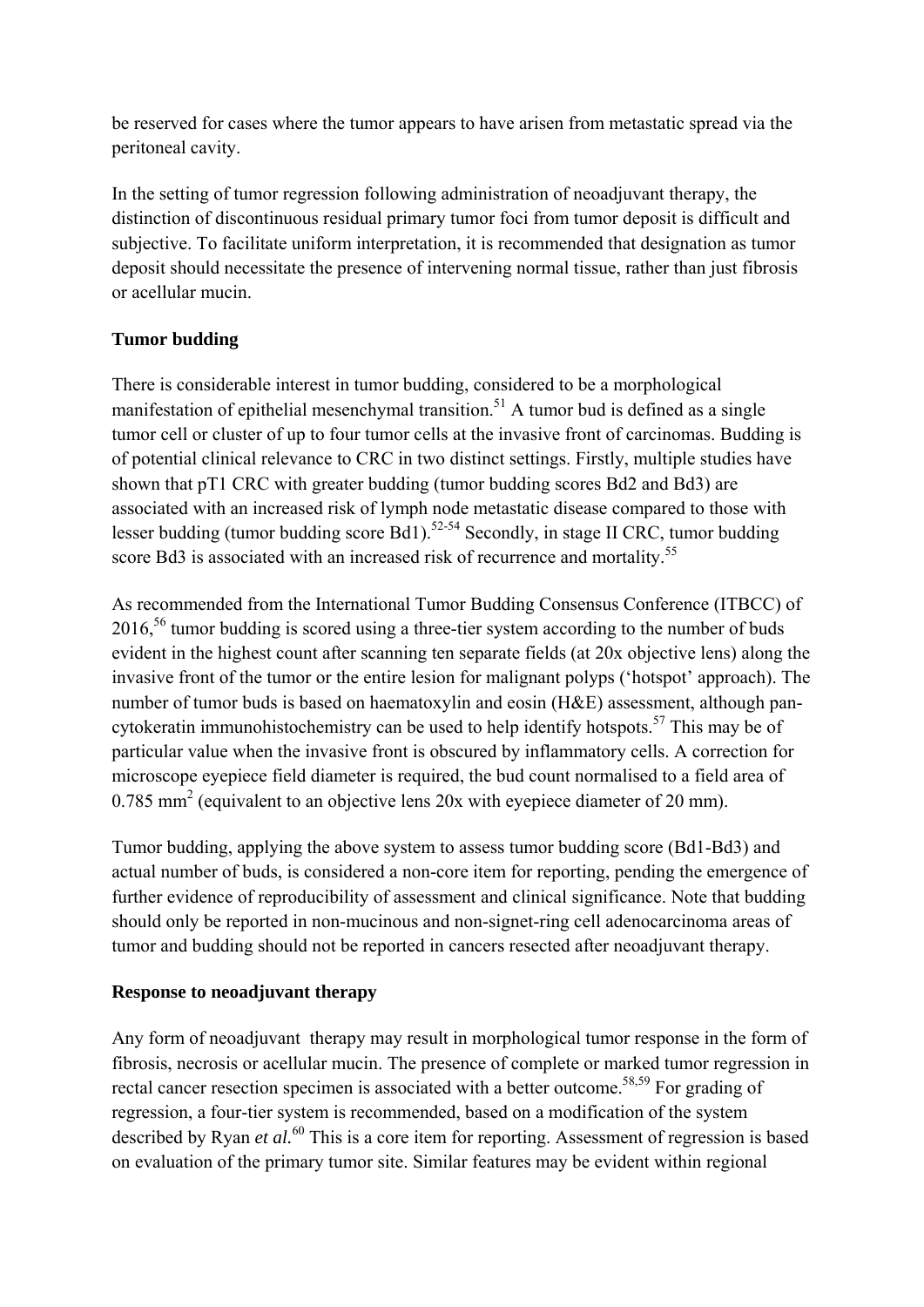lymph nodes involved by metastatic tumor, or at any distant metastatic sites. Although findings at metastatic sites do not influence tumor regression score, a descriptive comment in the pathology report is recommended to allow correlation with imaging. Overall designation as a complete pathological response requires the absence of viable tumor locally (ypT0) and in lymph nodes (ypN0). The entire tumor bed should be processed for histological examination in this situation.

# **Margin status**

Assessment of surgical margin status is a core item. In particular, circumferential or nonperitonealised margin involvement in rectal cancer is strongly predictive of local recurrence and poor survival. $61,62$  Margin involvement in colon cancer is much less common and there is less evidence of its significance.<sup>63,64</sup> The definition of margin involvement is somewhat contentious but it is generally accepted that any circumferential margin ≤1 mm should be regarded as involved. The precise distance to the margin should be recorded, to the nearest 0.1 mm, if less than 1 mm, and to the nearest 1 mm, if less than 10 mm. This assessment may require a combination of macroscopic and microscopic evaluation. Any separately submitted anastomotic rings should be taken into consideration in measuring the distance to longitudinal margins.

There is some evidence to suggest that margin involvement due to discontinuous or intravascular tumor is associated with a similar risk of local recurrence to that of margin involvement by primary tumor.<sup>61,62</sup> Margin involvement by tumor within a lymph node, however, was reported in one study not to be associated with a significant risk of local recurrence.<sup>62</sup> Therefore, if a lymph node containing tumor is present at the resection margin, and the lymph node capsule is intact, the circumferential margin should not be reported as involved (Figure 5). A comment should be added to the pathology report describing the interpretation. In the setting of margin involvement by discontinuous tumor, this should be clearly reported and a separate measurement provided of distance from the primary tumor.

# **Coexistent pathology**

Any background colonic or rectal pathological abnormalities, such as polyps, chronic inflammatory bowel disease, effects of neoadjuvant therapy, diverticular disease or obstructive changes should be recorded as non-core information. In the event of two or more synchronous primary carcinomas, individual datasets should be completed as appropriate.

# **Ancillary studies**

Clinical applications of ancillary testing applied to CRC are limited but expanding. Reflex testing for defective mismatch repair (MMR)/microsatellite instability (MSI) status is now widely recommended for the detection of Lynch syndrome,  $65,66$  caused by either a constitutional pathogenic mutation in one of the MMR genes, or sporadic MMR deficient CRC, usually caused by hypermethylation of the *MLH1* MMR gene promoter region.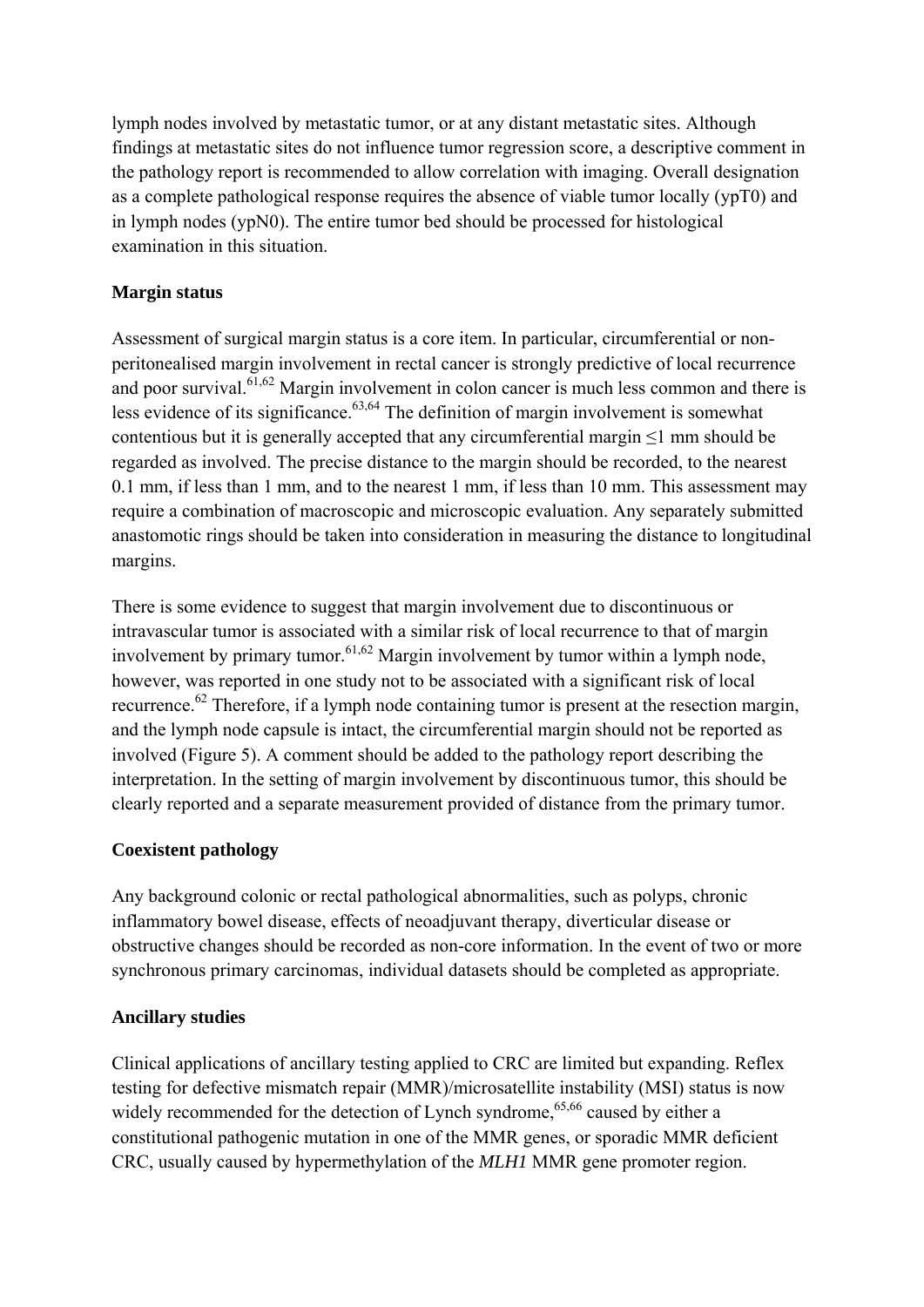Defective MMR (dMMR) associated with MLH1 loss, or a MSI-high result, triggers algorithmic testing, including somatic *BRAF* mutation testing and/or *MLH1* promoter methylation testing, to distinguish between sporadic dMMR cancers and Lynch syndrome. Absence of *BRAF* V600 mutation and/or absent *MLH1* promoter hypermethylation should prompt a recommendation of referral to clinical genetics for appropriate counselling prior to germline mutation screening of the relevant MMR genes, as should loss of PMS2, MSH2 and/or MSH6 immunohistochemical expression. MMR status also informs patient management with MMR deficiency associated with good prognosis, poorer response to 5 fluorouracil-based chemotherapy and potential response to immune checkpoint blockade therapy.<sup>67</sup>

Patients with metastatic CRC should be tested for *RAS* (*KRAS* and *NRAS*) and *BRAF* mutations when treatment with anti-epidermal growth factor receptor (anti-EGFR) therapy is considered.66,68 Similarly, it is likely that the presence of the V600E *BRAF* mutation confers resistance to anti-EGFR therapy, though this may be modified by addition of a BRAF and/or MEK inhibitor.<sup>69,70</sup> Most modern guidelines therefore recommend also testing metastatic CRC for the V600E *BRAF* mutation.<sup>66</sup>

Although the above indications for focused ancillary testing are now well established, facilities for such testing are not globally available. As such, these are currently considered non-core items for reporting. It is inevitable that further clinical applications of ancillary testing will emerge and this will be kept under review.

### **Histologically confirmed distant metastases**

It is occasionally possible to designate a case as having histologically confirmed distant metastatic disease (pM1) on examination of either the main surgical resection specimen, for example when a peritoneal or omental deposit is identified, or of a separately submitted biopsy or resection specimen, for example from the liver or a non-regional lymph node.

UICC/AJCC  $8<sup>th</sup>$  edition staging systems recognize prognostic stratification according to the pattern of organ involvement by distant metastatic disease and have subclassified pM1 into pM1a indicating metastatic disease in one distant organ (excluding metastatic peritoneal disease), pM1b indicating metastatic disease in two or more distant organs and pM1c indicating metastatic peritoneal disease (regardless of other organ involvement).<sup>12,13</sup> It is therefore important for pathologists to accurately document such disease and this is considered a core item for reporting. It should be noted that pathologists can only make a positive statement regarding distant metastatic disease, their assessment based on selected specimens submitted to them for examination, and therefore the terms 'pM0' or 'pMX' should no longer be used. cM1 and cM0 can be applied according to best radiological and intraoperative evidence available.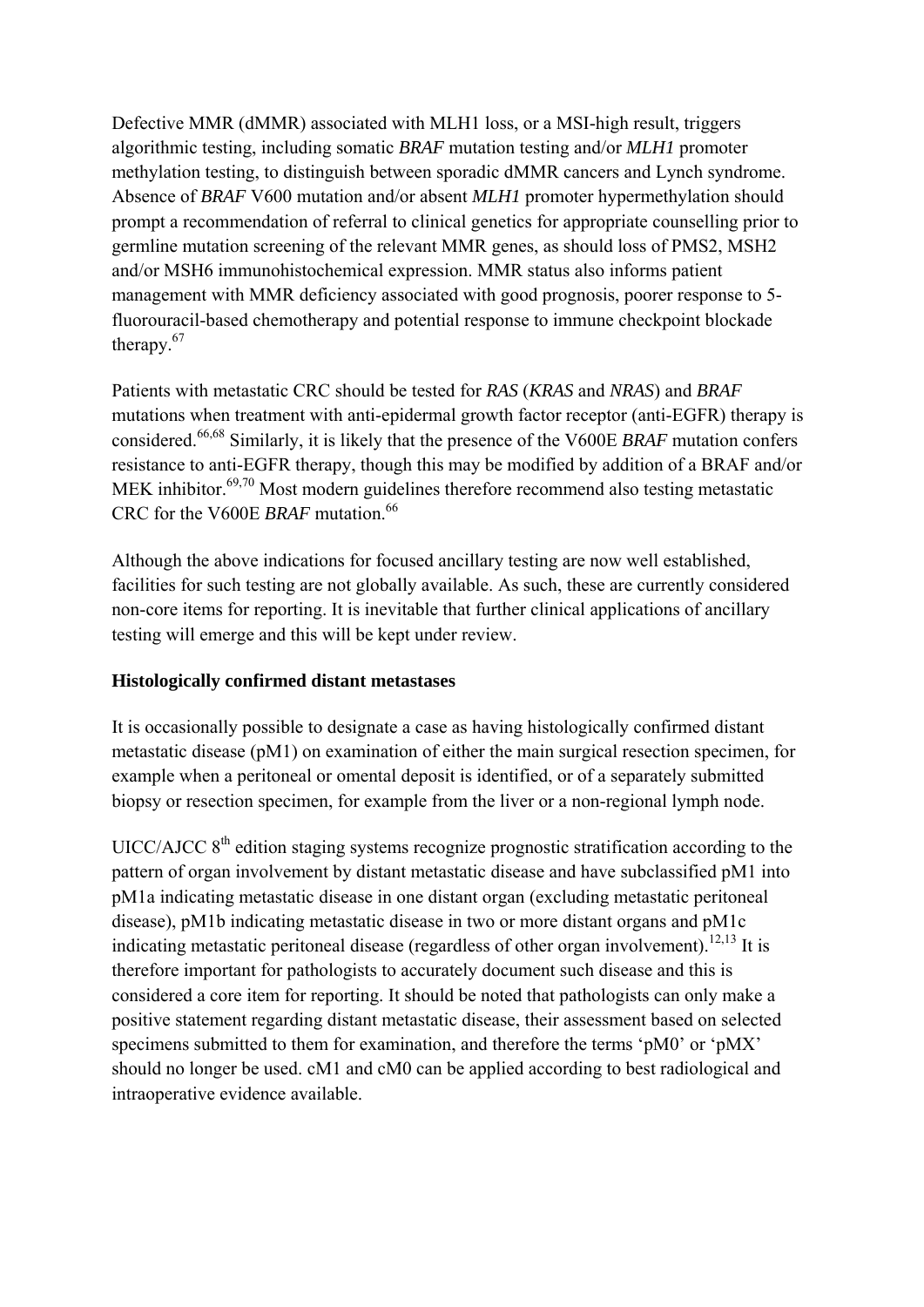### **Pathological staging**

The agreed criteria of the UICC and AJCC  $8<sup>th</sup>$  editions are applied to derive TNM stage.<sup>12,13</sup> The only exception is that this dataset does not advocate the use of pT *in situ*, as discussed above.

If completion surgery follows a diagnosis of carcinoma made in a local excision specimen, the pathological findings within both specimens should be considered in providing a single, overall TNM stage. Similarly, if a resection specimen contains synchronous primary carcinomas, each should be separately assessed and individual datasets completed, but a single overarching stage provided, following the conventions of TNM.

### **Discussion**

Quality of pathology reporting and mutual understanding between colorectal surgeon and pathologist is vital to management and outcomes of CRC patients. It is well established that adoption of structured pathology reporting is associated with greater clinician satisfaction and improved access to pathology information relevant to patient management, as well as ease of returning pathology data for central registration purposes.<sup>71,72</sup> Adoption of structured reporting helps ensure data is complete and it has been demonstrated for CRC to reduce the risk of missing assessment of important pathology features when compared to narrative reporting, especially for non-specialist pathologists, thereby impacting patient care.<sup>72-74</sup> There remains an important role however for a narrative component to pathology reports, explaining any areas of uncertainty or unusual pathological findings which may be pertinent to individual patient management and offer useful feedback to the surgeon.

Herein we have described the process of creation of such a dataset for CRC surgical resection specimens, involving an international panel of expert gastrointestinal pathologists from nine countries and with representation from colorectal surgery and oncology. There was strong representation of authors of equivalent existing CRC datasets from the US, UK and Australasia. A key aim of ICCR is to minimize the workload involved in production and regular update of such datasets in addition to standardization of reporting to facilitate international comparisons. Scrutiny of these existing national datasets illustrates the current problem of lack of uniformity.<sup>5-7</sup> Whilst most of the content is uniform between datasets, there are subtle but important differences pertaining to numerous data items, which would hinder comparison. This is the first agreed international dataset for CRC pathology reporting. It is hoped that the various national datasets align with this ICCR version in the future.

This dataset is more extensive than the UICC/AJCC TNM cancer staging systems, which provide primarily a classification of anatomical extent of disease and represent the most powerful predictor of clinical outcome for many cancers. Incorporation of additional prognostically relevant morphological features into TNM staging is challenging. Some, specifically venous, lymphatic and perineural invasion, can already be optionally recorded under the UICC/AJCC systems, not impacting the summary stage. However, as a result the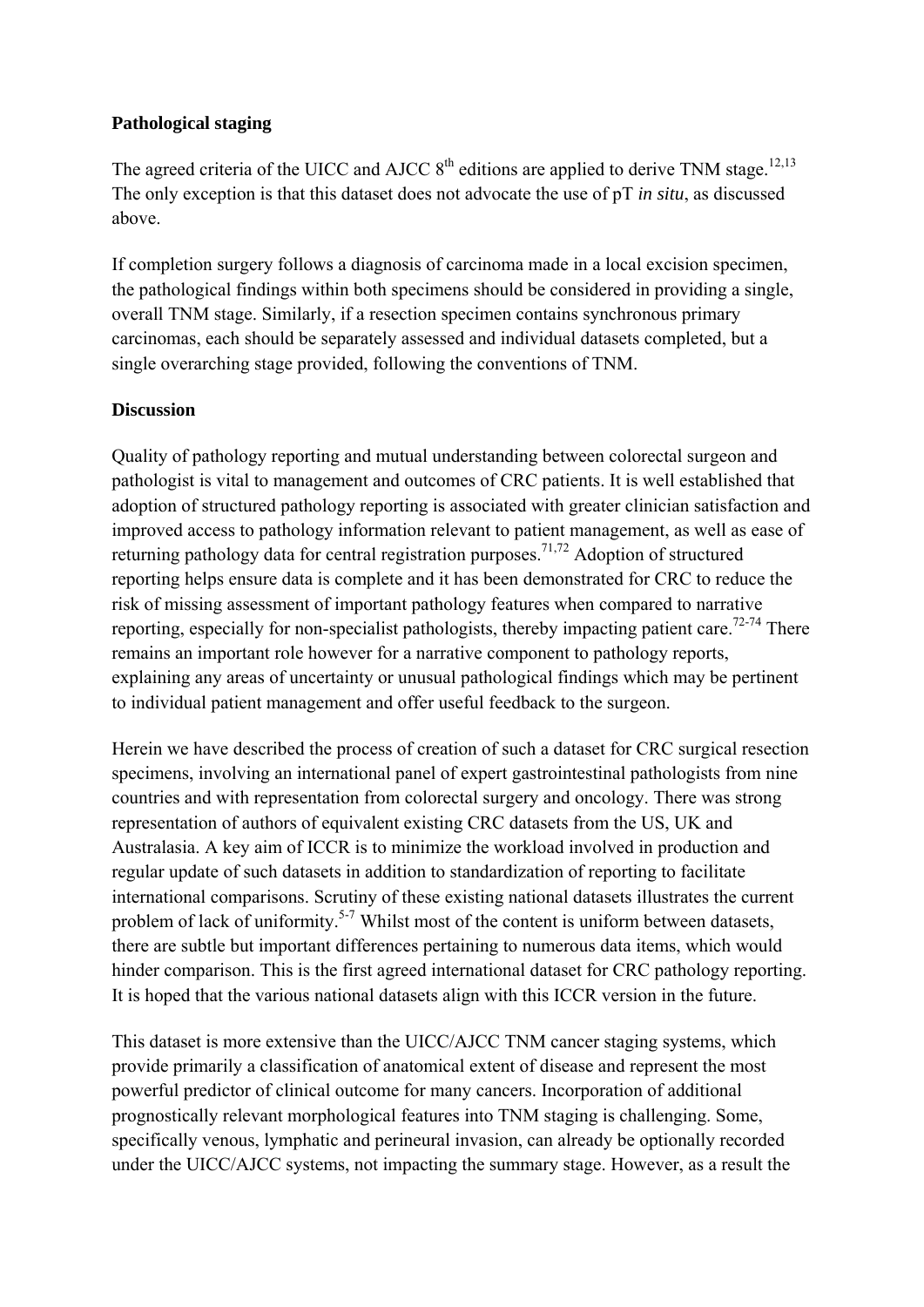prognostic impact of these features may not be fully considered in the clinical management of individual cases. More prominent integration of newly-defined prognostic features into the TNM system will be complex, for example as described above for tumor deposits. Nevertheless, international discussion of such features is necessary to further the goals of reproducible consensus definitions and standardization of interpretation.

The ICCR aspires to widespread uptake of this freely available dataset by those countries currently lacking such a strategy, to improve the standard of pathology reporting of CRC globally. The greatest impact may be in low- and middle-income countries, where incidence of CRC has risen significantly.75 Standardized reporting will allow comparison of relative proportions of CRC subtypes between countries, assessment of the impact of new screening programs and participation in international trials targeting a specific molecular subset of CRC and requiring a minimum standard of pathology reporting.

To conclude, this internationally agreed freely available dataset provides a structured template for the pathological reporting of CRC surgical resection specimens. The ICCR initiative streamlines the dataset production process, both for new datasets and for regular updates as new evidence emerges. Such international collaborative efforts become more important with rapid progress in the fields of molecular pathology, digital pathology and image analysis, allowing rapid translation of new developments, many relevant to surgical practice, into routine pathology reporting.

### **Acknowledgement**

We thank Christina Selinger and the wider project team at ICCR for assistance in the production of this dataset and manuscript.

# **References**

- 1 Manser MD, Levine DF, Pheby DF and Pitcher RW (2000). Colorectal cancer registration: the central importance of pathology. *J Clin Pathol* 53(11):875-877.
- 2 Nagtegaal ID, Arends MJ, Odze RD and Lam AK (2019). Tumours of the colon and rectum. In: *Digestive System Tumours. WHO Classification of Tumours, 5th Edition*, Lokuhetty D, White V, Watanabe R and Cree IA (eds), IARC Press, Lyon, France.
- 3 Quirke P, Williams GT, Ectors N, Ensari A, Piard F and Nagtegaal I (2007). The future of the TNM staging system in colorectal cancer: time for a debate? *Lancet Oncol* 8(7):651-657.
- 4 Williams MD, DeLellis RA, Erickson LA, Gupta R, Johnson SJ, Kameyama K, Natu S, Ng T, Perren A, Perrier ND, Seethala RR and Gill AJ (2020). Pathology data set for reporting parathyroid carcinoma and atypical parathyroid neoplasm: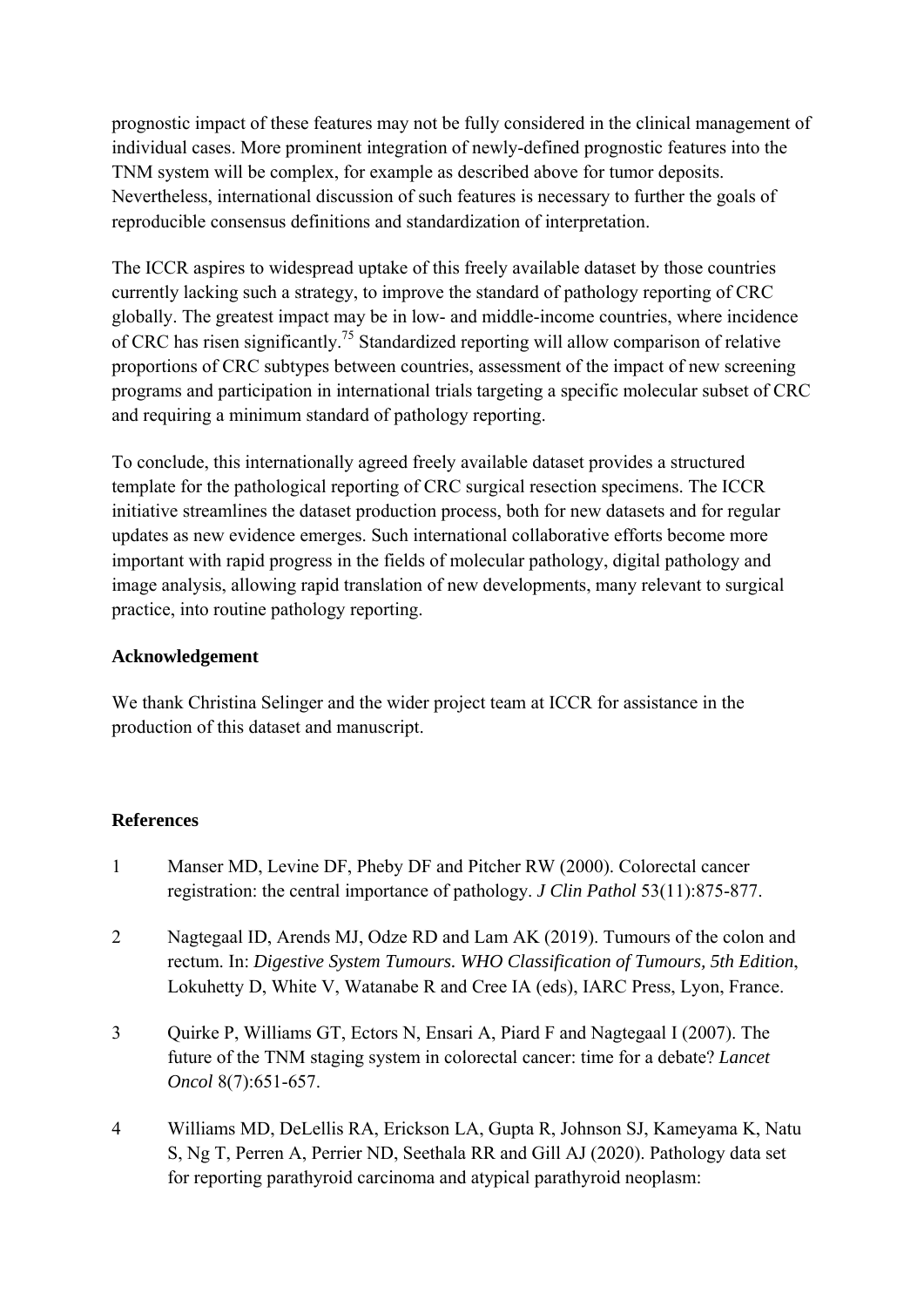recommendations from the International Collaboration on Cancer Reporting. *Hum Pathol* DOI:10.1016/j.humpath.2020.07.008

- 5 College of American Pathologists (2020). *Protocol for the examination of excisional biopsy specimens from patients with primary carcinoma of the colon and rectum*. Available from: https://documents.cap.org/protocols/cp-gilower-colonrectum-biopsy-20-4100.pdf (Accessed 28th August 2020).
- 6 The Royal College of Pathologists (2018). *Dataset for histopathological reporting of colorectal cancer*. Available from: Available from: https://www.rcpath.org/uploads/assets/c8b61ba0-ae3f-43f1-85ffd3ab9f17cfe6/G049- Dataset-for-histopathological-reporting-of-colorectal-cancer.pdf (Accessed 22nd April 2020).
- 7 Royal College of Pathologists of Australasia (2016). *Colorectal cancer structured reporting protocol*. Available from: Available from: https://www.rcpa.edu.au/getattachment/730b9fad-3228-4601-9009 b3d671818bd6/Protocol-colorectal-cancer.aspx (Accessed 22nd April 2020).
- 8 Merlin T, Weston A and Tooher R (2009). Extending an evidence hierarchy to include topics other than treatment: revising the Australian 'levels of evidence'. *BMC Med Res Methodol* 9:34.
- 9 D'Souza N, de Neree Tot Babberich MPM, d'Hoore A, Tiret E, Xynos E, Beets-Tan RGH, Nagtegaal ID, Blomqvist L, Holm T, Glimelius B, Lacy A, Cervantes A, Glynne-Jones R, West NP, Perez RO, Quadros C, Lee KY, Madiba TE, Wexner SD, Garcia-Aguilar J, Sahani D, Moran B, Tekkis P, Rutten HJ, Tanis PJ, Wiggers T and Brown G (2019). Definition of the Rectum: An International, Expert-based Delphi Consensus. *Ann Surg* 270(6):955-959.
- 10 Petersen VC, Baxter KJ, Love SB and Shepherd NA (2002). Identification of objective pathological prognostic determinants and models of prognosis in Dukes' B colon cancer. *Gut* 51(1):65-69.
- 11 Nagtegaal ID, van de Velde CJ, Marijnen CA, van Krieken JH and Quirke P (2005). Low rectal cancer: a call for a change of approach in abdominoperineal resection. *J Clin Oncol* 23(36):9257-9264.
- 12 Brierley JD, Gospodarowicz MK and Wittekind C (eds) (2016). *Union for International Cancer Control. TNM Classification of Malignant Tumours, 8th Edition*, Wiley, USA.
- 13 Amin MB, Edge SB, Greene FL, Byrd DR, Brookland RK, Washington MK, Gershenwald JE, Compton CC, Hess KR, Sullivan DC, Jessup JM, Brierley JD, Gaspar LE, Schilsky RL, Balch CM, Winchester DP, Asare EA, Madera M, Gress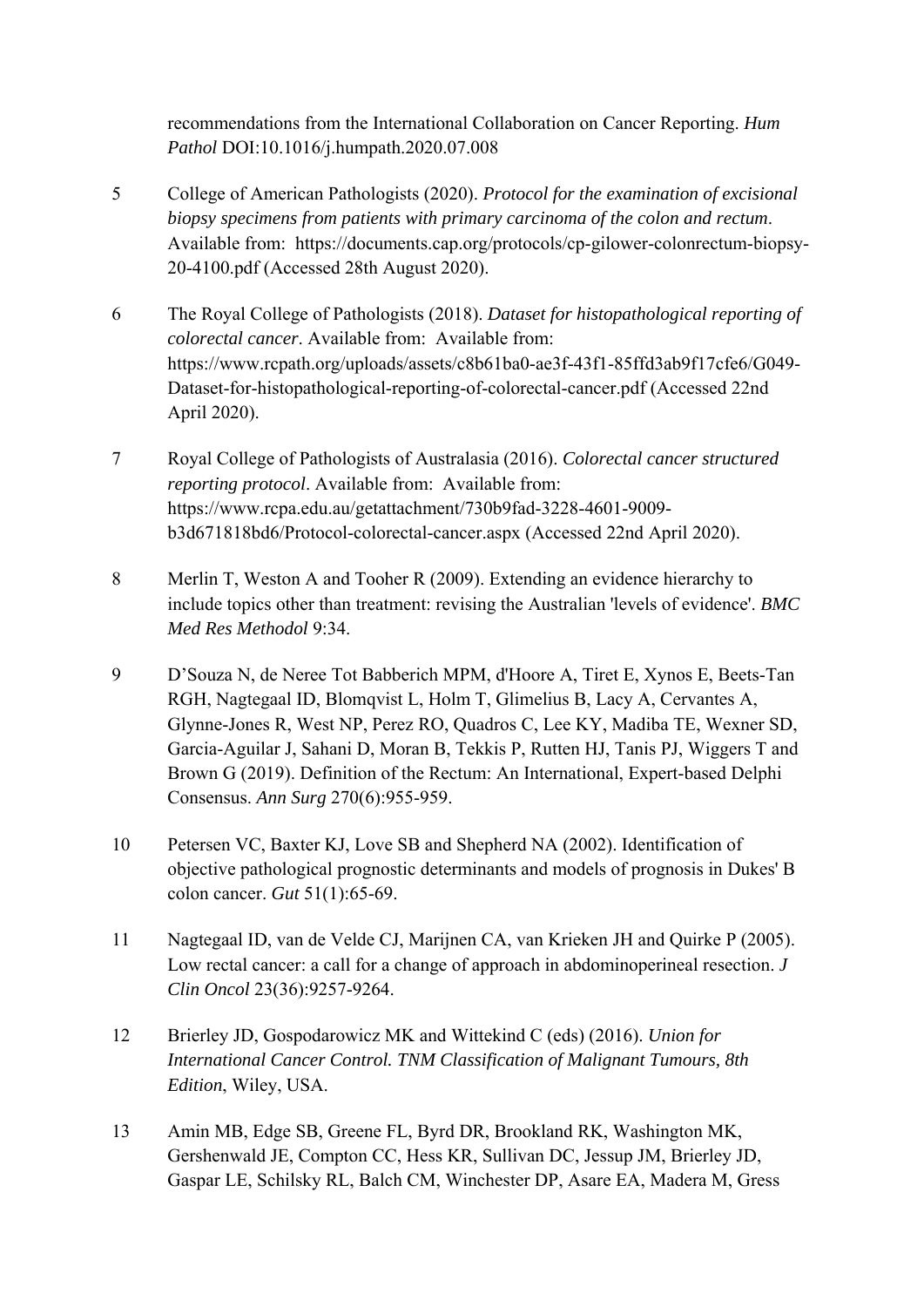DM and Meyer LR (eds) (2017). *AJCC Cancer Staging Manual. 8th ed.*, Springer, New York.

- 14 Quirke P, Steele R, Monson J, Grieve R, Khanna S, Couture J, O'Callaghan C, Myint AS, Bessell E, Thompson LC, Parmar M, Stephens RJ and Sebag-Montefiore D (2009). Effect of the plane of surgery achieved on local recurrence in patients with operable rectal cancer: a prospective study using data from the MRC CR07 and NCIC-CTG CO16 randomised clinical trial. *Lancet* 373(9666):821-828.
- 15 Arbman G, Nilsson E, Hallbook O and Sjodahl R (1996). Local recurrence following total mesorectal excision for rectal cancer. *Br J Surg* 83(3):375-379.
- 16 Kapiteijn E, Marijnen CA, Nagtegaal ID, Putter H, Steup WH, Wiggers T, Rutten HJ, Pahlman L, Glimelius B, van Krieken JH, Leer JW and van de Velde CJ (2001). Preoperative radiotherapy combined with total mesorectal excision for resectable rectal cancer. *N Engl J Med* 345(9):638-646.
- 17 Nagtegaal ID, van de Velde CJ, van der Worp E, Kapiteijn E, Quirke P and van Krieken JH (2002). Macroscopic evaluation of rectal cancer resection specimen: clinical significance of the pathologist in quality control. *J Clin Oncol* 20(7):1729- 1734.
- 18 den Dulk M, Putter H, Collette L, Marijnen CAM, Folkesson J, Bosset JF, Rodel C, Bujko K, Pahlman L and van de Velde CJH (2009). The abdominoperineal resection itself is associated with an adverse outcome: the European experience based on a pooled analysis of five European randomised clinical trials on rectal cancer. *Eur J Cancer* 45(7):1175-1183.
- 19 Stelzner S, Koehler C, Stelzer J, Sims A and Witzigmann H (2011). Extended abdominoperineal excision vs. standard abdominoperineal excision in rectal cancer-a systematic overview. *Int J Colorectal Dis* 26(10):1227-1240.
- 20 West NP, Anderin C, Smith KJ, Holm T and Quirke P (2010). Multicentre experience with extralevator abdominoperineal excision for low rectal cancer. *Br J Surg* 97(4):588-599.
- 21 Battersby NJ, How P, Moran B, Stelzner S, West NP, Branagan G, Strassburg J, Quirke P, Tekkis P, Pedersen BG, Gudgeon M, Heald B and Brown G (2016). Prospective validation of a low rectal cancer magnetic resonance imaging staging system and development of a local recurrence risk stratification model: the MERCURY II study. *Ann Surg* 263(4):751-760.
- 22 West NP, Morris EJ, Rotimi O, Cairns A, Finan PJ and Quirke P (2008). Pathology grading of colon cancer surgical resection and its association with survival: a retrospective observational study. *Lancet Oncol* 9(9):857-865.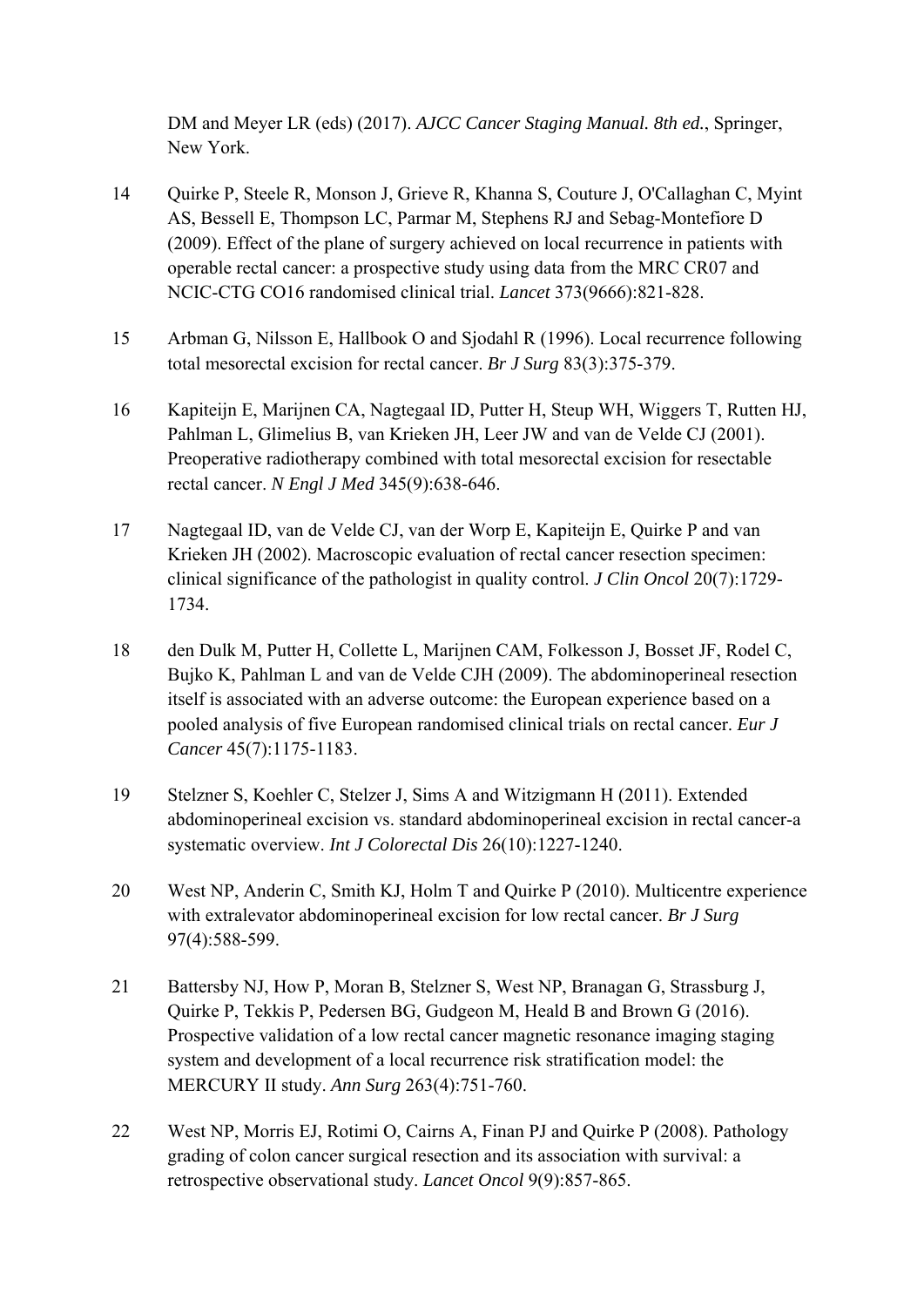- 23 Gouvas N, Agalianos C, Papaparaskeva K, Perrakis A, Hohenberger W and Xynos E (2016). Surgery along the embryological planes for colon cancer: a systematic review of complete mesocolic excision. *Int J Colorectal Dis* 31(9):1577-1594.
- 24 Sorbye H, Strosberg J, Baudin E, Klimstra DS and Yao JC (2014). Gastroenteropancreatic high-grade neuroendocrine carcinoma. *Cancer* 120(18):2814- 2823.
- 25 Chandler I and Houlston RS (2008). Interobserver agreement in grading of colorectal cancers-findings from a nationwide web-based survey of histopathologists. *Histopathology* 52(4):494-499.
- 26 Renfro LA, Grothey A, Xue Y, Saltz LB, Andre T, Twelves C, Labianca R, Allegra CJ, Alberts SR, Loprinzi CL, Yothers G and Sargent DJ (2014). ACCENT-based web calculators to predict recurrence and overall survival in stage III colon cancer. *J Natl Cancer Inst* 106(12):1-9.
- 27 Weiser MR, Gonen M, Chou JF, Kattan MW and Schrag D (2011). Predicting survival after curative colectomy for cancer: individualizing colon cancer staging. *J Clin Oncol* 29(36):4796-4802.
- 28 Konishi T, Shimada Y, Lee LH, Cavalcanti MS, Hsu M, Smith JJ, Nash GM, Temple LK, Guillem JG, Paty PB, Garcia-Aguilar J, Vakiani E, Gonen M, Shia J and Weiser MR (2018). Poorly differentiated clusters predict colon cancer recurrence: an in-depth comparative analysis of invasive-front prognostic markers. *Am J Surg Pathol* 42(6):705-714.
- 29 Kojima M, Shimazaki H, Iwaya K, Nakamura T, Kawachi H, Ichikawa K, Sekine S, Ishiguro S, Shimoda T, Kushima R, Yao T, Fujimori T, Hase K, Watanabe T, Sugihara K, Lauwers GY and Ochiai A (2017). Intramucosal colorectal carcinoma with invasion of the lamina propria: a study by the Japanese Society for Cancer of the Colon and Rectum. *Hum Pathol* 66:230-237.
- 30 Shepherd NA, Baxter KJ and Love SB (1997). The prognostic importance of peritoneal involvement in colonic cancer: a prospective evaluation. *Gastroenterology* 112(4):1096-1102.
- 31 Gunderson LL, Jessup JM, Sargent DJ, Greene FL and Stewart AK (2010). Revised TN categorization for colon cancer based on national survival outcomes data. *J Clin Oncol* 28(2):264-271.
- 32 Kirsch R, Messenger DE, Shepherd NA, Dawson H and Driman DK (2019). Wide variability in assessment and reporting of colorectal cancer specimens among North American pathologists: results of a Canada-US Survey. *Can J of Pathol* 11(1):58-69.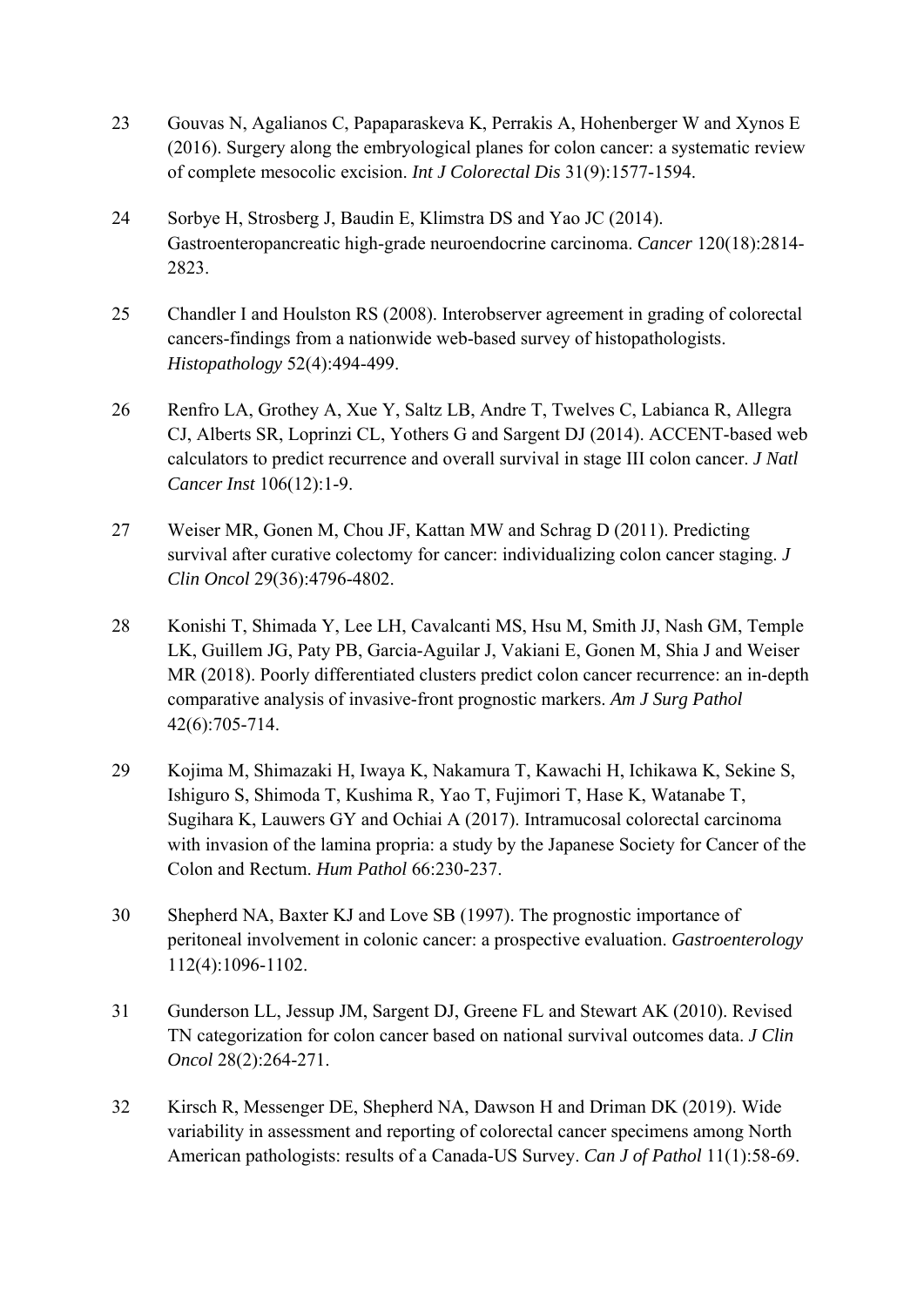- 33 Kojima M, Nakajima K, Ishii G, Saito N and Ochiai A (2010). Peritoneal elastic laminal invasion of colorectal cancer: the diagnostic utility and clinicopathologic relationship. *Am J Surg Pathol* 34(9):1351-1360.
- 34 Puppa G, Shepherd NA, Sheahan K and Stewart CJR (2011). Peritoneal elastic lamina invasion in colorectal cancer: the answer to a controversial area of pathology? *Am J Surg Pathol* 35(3):465-468.
- 35 Freedman LS, Macaskill P and Smith AN (1984). Multivariate analysis of prognostic factors for operable rectal cancer. *Lancet* 2(8405):733-736.
- 36 Betge J, Pollheimer MJ, Lindtner RA, Kornprat P, Schlemmer A, Rehak P, Vieth M, Hoefler G and Langner C (2012). Intramural and extramural vascular invasion in colorectal cancer: prognostic significance and quality of pathology reporting. *Cancer* 118(3):628-638.
- 37 Knijn N, van Exsel UEM, de Noo ME and Nagtegaal ID (2018). The value of intramural vascular invasion in colorectal cancer - a systematic review and metaanalysis. *Histopathology* 72(5):721-728.
- 38 Talbot IC, Ritchie S, Leighton M, Hughes AO, Bussey HJ and Morson BC (1981). Invasion of veins by carcinoma of rectum: method of detection, histological features and significance. *Histopathology* 5(2):141-163.
- 39 Howlett CJ, Tweedie EJ and Driman DK (2009). Use of an elastic stain to show venous invasion in colorectal carcinoma: a simple technique for detection of an important prognostic factor. *J Clin Pathol* 62(11):1021-1025.
- 40 Kirsch R, Messenger DE, Riddell RH, Pollett A, Cook M, Al-Haddad S, Streutker CJ, Divaris DX, Pandit R, Newell KJ, Liu J, Price RG, Smith S, Parfitt JR and Driman DK (2013). Venous invasion in colorectal cancer: impact of an elastin stain on detection and interobserver agreement among gastrointestinal and nongastrointestinal pathologists. *Am J Surg Pathol* 37(2):200-210.
- 41 Santos C, Lopez-Doriga A, Navarro M, Mateo J, Biondo S, Martinez Villacampa M, Soler G, Sanjuan X, Paules MJ, Laquente B, Guino E, Kreisler E, Frago R, Germa JR, Moreno V and Salazar R (2013). Clinicopathological risk factors of Stage II colon cancer: results of a prospective study. *Colorectal Dis* 15(4):414-422.
- 42 Lim SB, Yu CS, Jang SJ, Kim TW, Kim JH and Kim JC (2010). Prognostic significance of lymphovascular invasion in sporadic colorectal cancer. *Dis Colon Rectum* 53(4):377-384.
- 43 van Wyk HC, Roxburgh CS, Horgan PG, Foulis AF and McMillan DC (2014). The detection and role of lymphatic and blood vessel invasion in predicting survival in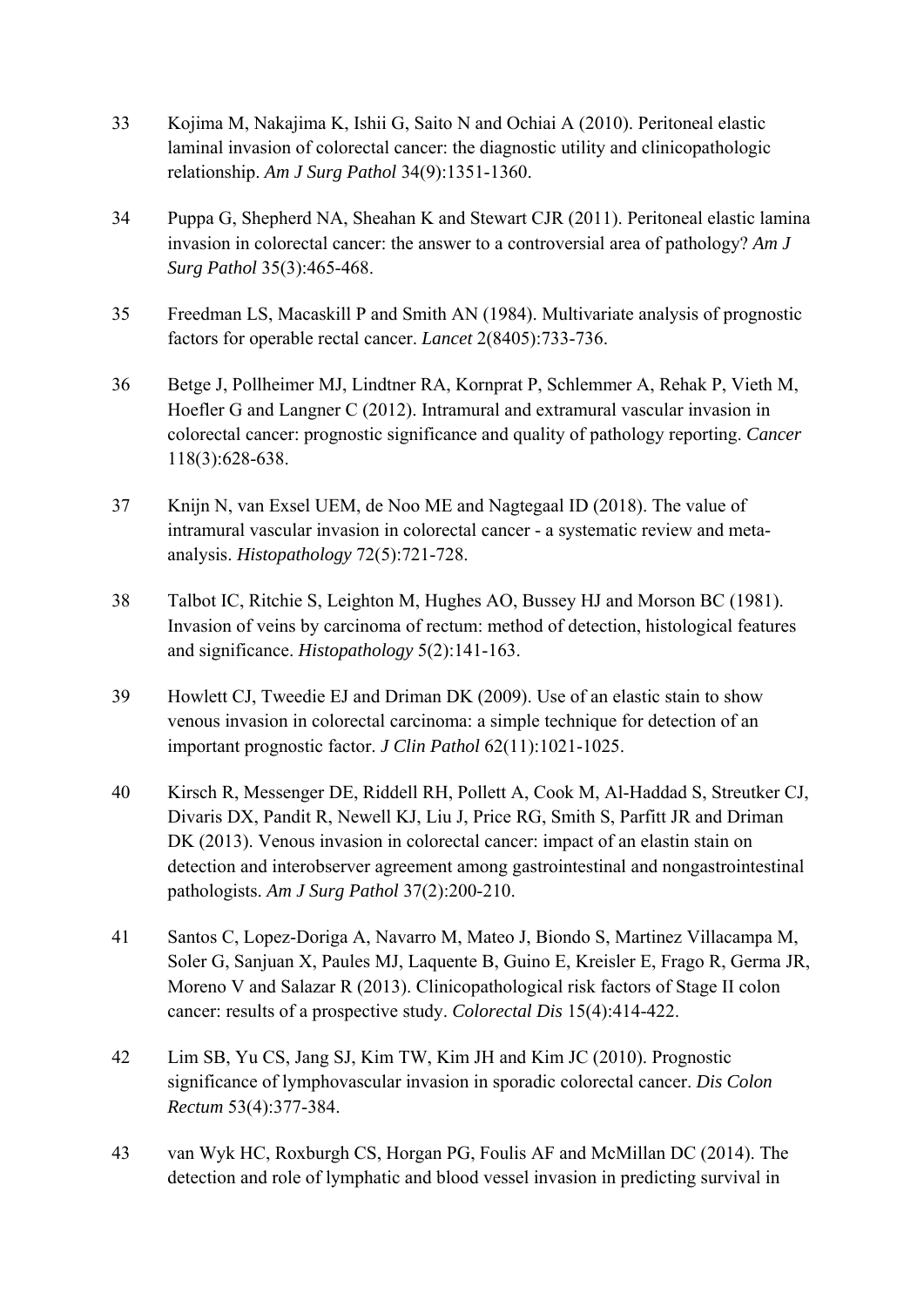patients with node negative operable primary colorectal cancer. *Crit Rev Oncol Hematol* 90(1):77-90.

- 44 Ueno H, Shirouzu K, Eishi Y, Yamada K, Kusumi T, Kushima R, Ikegami M, Murata A, Okuno K, Sato T, Ajioka Y, Ochiai A, Shimazaki H, Nakamura T, Kawachi H, Kojima M, Akagi Y and Sugihara K (2013). Characterization of perineural invasion as a component of colorectal cancer staging. *Am J Surg Pathol* 37(10):1542-1549.
- 45 Knijn N, Mogk SC, Teerenstra S, Simmer F and Nagtegaal ID (2016). Perineural invasion is a strong prognostic factor in colorectal cancer: a systematic review. *Am J Surg Pathol* 40(1):103-112.
- 46 Chang GJ, Rodriguez-Bigas MA, Skibber JM and Moyer VA (2007). Lymph node evaluation and survival after curative resection of colon cancer: systematic review. *J Natl Cancer Inst* 99(6):433-441.
- 47 Sloothaak DA, Sahami S, van der Zaag-Loonen HJ, van der Zaag ES, Tanis PJ, Bemelman WA and Buskens CJ (2014). The prognostic value of micrometastases and isolated tumour cells in histologically negative lymph nodes of patients with colorectal cancer: a systematic review and meta-analysis. *Eur J Surg Oncol* 40(3):263-269.
- 48 Sobin LH, Gospodarowicz MK and Wittekind C (eds) (2009). *Union for International Cancer Control. TNM Classification of Malignant Tumours, (7th ed)*, Wiley-Blackwell, USA.
- 49 Edge SE, Byrd DR, Compton CC, Fritz AG, Greene FL and Trotti A (eds) (2010). *AJCC Cancer Staging Manual 7th ed.*, Springer, New York.
- 50 Nagtegaal ID, Knijn N, Hugen N, Marshall HC, Sugihara K, Tot T, Ueno H and Quirke P (2017). Tumor deposits in colorectal cancer: improving the value of modern staging-a systematic review and meta-analysis. *J Clin Oncol* 35(10):1119-1127.
- 51 Zlobec I and Lugli A (2010). Epithelial mesenchymal transition and tumor budding in aggressive colorectal cancer: tumor budding as oncotarget. *Oncotarget* 1(7):651-661.
- 52 Beaton C, Twine CP, Williams GL and Radcliffe AG (2013). Systematic review and meta-analysis of histopathological factors influencing the risk of lymph node metastasis in early colorectal cancer. *Colorectal Dis* 15(7):788-797.
- 53 Bosch SL, Teerenstra S, de Wilt JH, Cunningham C and Nagtegaal ID (2013). Predicting lymph node metastasis in pT1 colorectal cancer: a systematic review of risk factors providing rationale for therapy decisions. *Endoscopy* 45(10):827-834.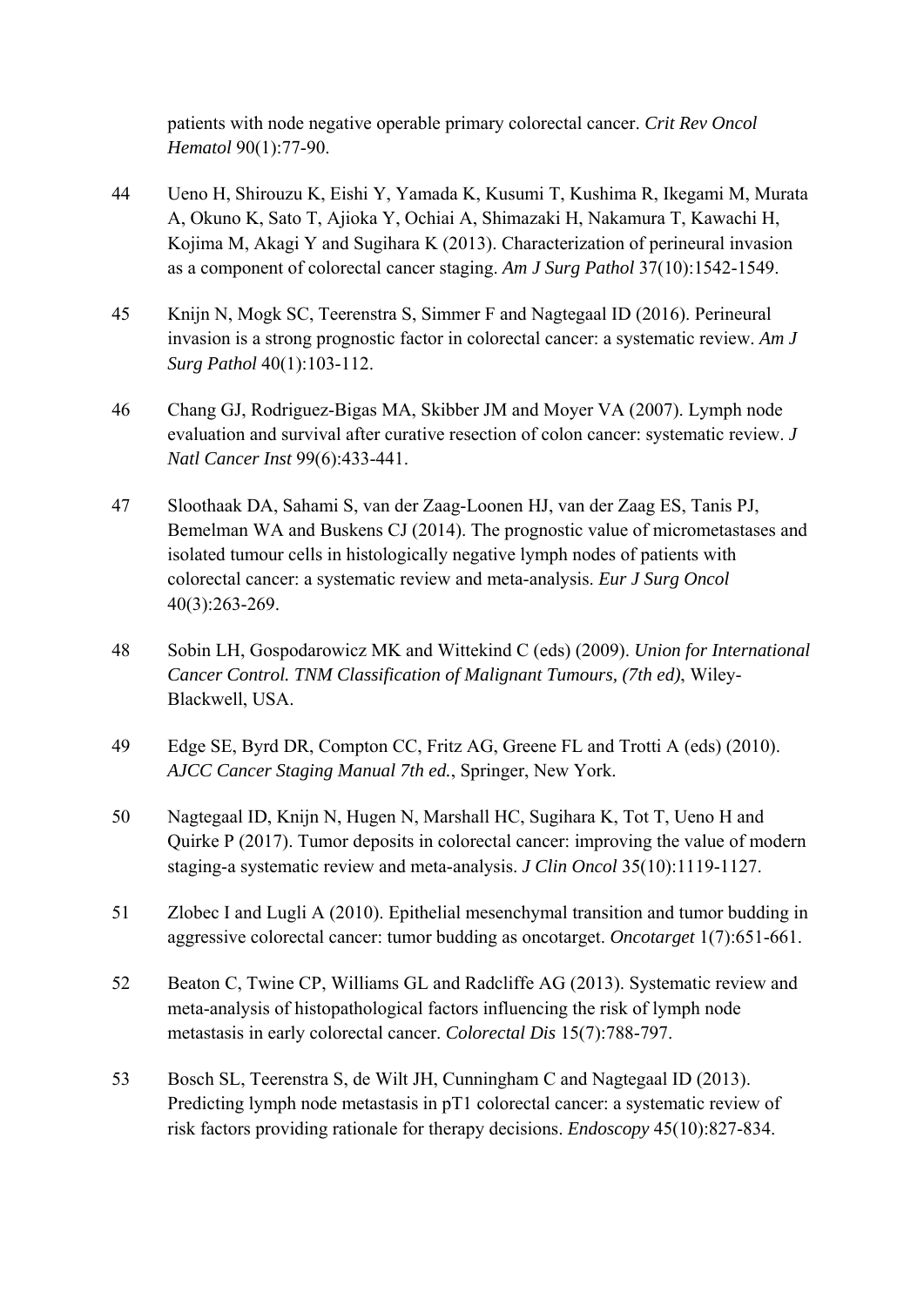- 54 Cappellesso R, Luchini C, Veronese N, Lo Mele M, Rosa-Rizzotto E, Guido E, De Lazzari F, Pilati P, Farinati F, Realdon S, Solmi M, Fassan M and Rugge M (2017). Tumor budding as a risk factor for nodal metastasis in pT1 colorectal cancers: a metaanalysis. *Hum Pathol* 65:62-70.
- 55 van Wyk HC, Park J, Roxburgh C, Horgan P, Foulis A and McMillan DC (2015). The role of tumour budding in predicting survival in patients with primary operable colorectal cancer: a systematic review. *Cancer Treat Rev* 41(2):151-159.
- 56 Lugli A, Kirsch R, Ajioka Y, Bosman F, Cathomas G, Dawson H, El Zimaity H, Flejou JF, Hansen TP, Hartmann A, Kakar S, Langner C, Nagtegaal I, Puppa G, Riddell R, Ristimaki A, Sheahan K, Smyrk T, Sugihara K, Terris B, Ueno H, Vieth M, Zlobec I and Quirke P (2017). Recommendations for reporting tumor budding in colorectal cancer based on the International Tumor Budding Consensus Conference (ITBCC) 2016. *Mod Pathol* 30(9):1299-1311.
- 57 Koelzer VH, Assarzadegan N, Dawson H, Mitrovic B, Grin A, Messenger DE, Kirsch R, Riddell RH, Lugli A and Zlobec I (2017). Cytokeratin-based assessment of tumour budding in colorectal cancer: analysis in stage II patients and prospective diagnostic experience. *J Pathol Clin Res* 3(3):171-178.
- 58 Maas M, Nelemans PJ, Valentini V, Das P, Rodel C, Kuo LJ, Calvo FA, Garcia-Aguilar J, Glynne-Jones R, Haustermans K, Mohiuddin M, Pucciarelli S, Small W, Jr., Suarez J, Theodoropoulos G, Biondo S, Beets-Tan RG and Beets GL (2010). Long-term outcome in patients with a pathological complete response after chemoradiation for rectal cancer: a pooled analysis of individual patient data. *Lancet Oncol* 11(9):835-844.
- 59 Rodel C, Martus P, Papadoupolos T, Fuzesi L, Klimpfinger M, Fietkau R, Liersch T, Hohenberger W, Raab R, Sauer R and Wittekind C (2005). Prognostic significance of tumor regression after preoperative chemoradiotherapy for rectal cancer. *J Clin Oncol* 23(34):8688-8696.
- 60 Ryan R, Gibbons D, Hyland JM, Treanor D, White A, Mulcahy HE, O'Donoghue DP, Moriarty M, Fennelly D and Sheahan K (2005). Pathological response following long-course neoadjuvant chemoradiotherapy for locally advanced rectal cancer. *Histopathology* 47(2):141-146.
- 61 Nagtegaal ID and Quirke P (2008). What is the role for the circumferential margin in the modern treatment of rectal cancer? *J Clin Oncol* 26(2):303-312.
- 62 Birbeck KF, Macklin CP, Tiffin NJ, Parsons W, Dixon MF, Mapstone NP, Abbott CR, Scott N, Finan PJ, Johnston D and Quirke P (2002). Rates of circumferential resection margin involvement vary between surgeons and predict outcomes in rectal cancer surgery. *Ann Surg* 235(4):449-457.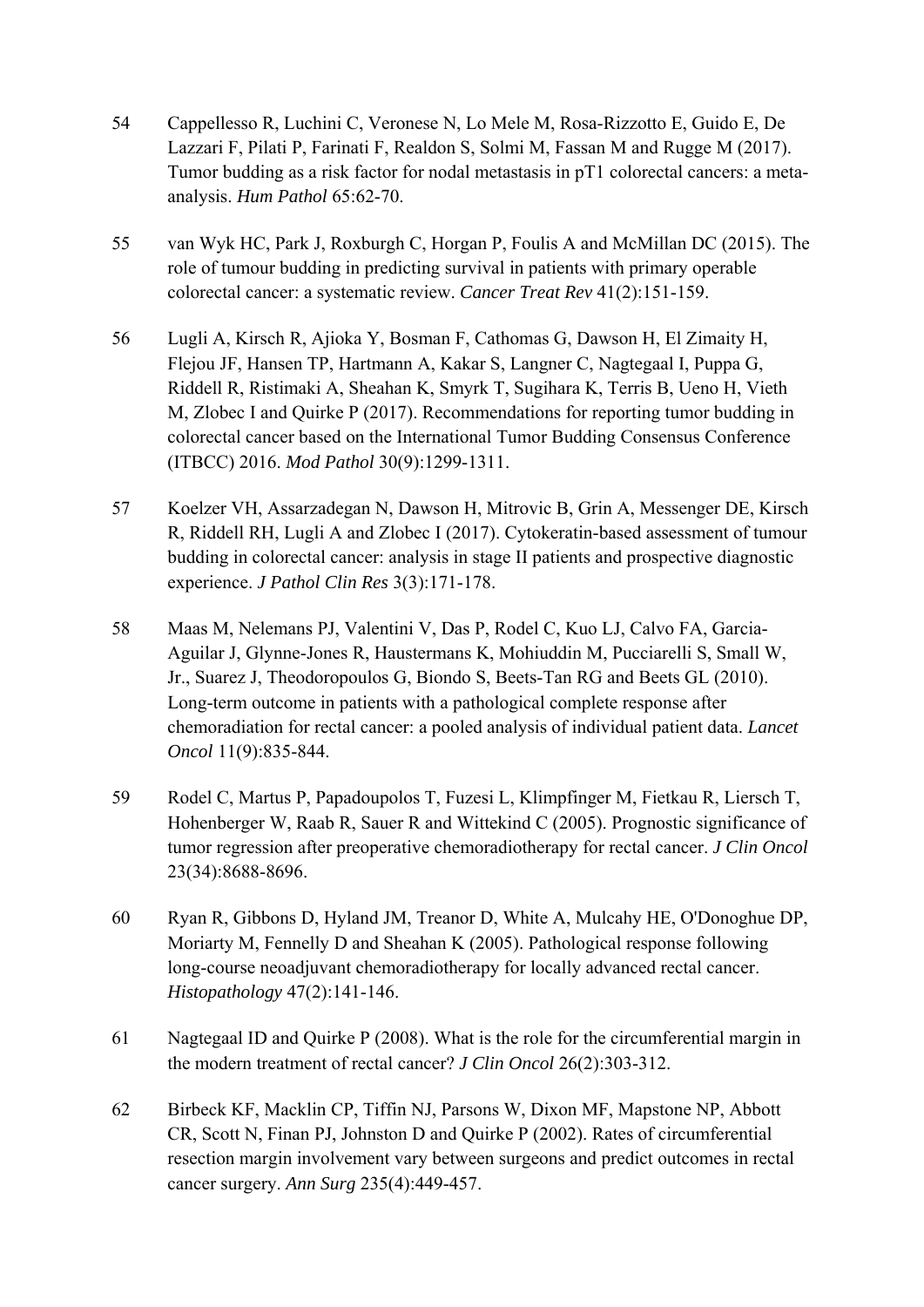- 63 Scott N, Jamali A, Verbeke C, Ambrose NS, Botterill ID and Jayne DG (2008). Retroperitoneal margin involvement by adenocarcinoma of the caecum and ascending colon: what does it mean? *Colorectal Dis* 10(3):289-293.
- 64 Bateman AC, Carr NJ and Warren BF (2005). The retroperitoneal surface in distal caecal and proximal ascending colon carcinoma: the Cinderella surgical margin? *J Clin Pathol* 58(4):426-428.
- 65 National Institute for Health and Care Excellence (2017). *Molecular testing strategies for Lynch syndrome in people with colorectal cancer*. Available from: https://www.nice.org.uk/guidance/dg27 (Accessed 28th August 2020).
- 66 National Comprehensive Cancer Network (2020). *NCCN Clinical Practice Guidelines in Oncology (NCCN Guidelines®) Colon Cancer*. Available from: https://www.nccn.org/professionals/physician\_gls/pdf/colon.pdf (Accessed 28th August 2020).
- 67 Le DT, Durham JN, Smith KN, Wang H, Bartlett BR, Aulakh LK, Lu S, Kemberling H, Wilt C, Luber BS, Wong F, Azad NS, Rucki AA, Laheru D, Donehower R, Zaheer A, Fisher GA, Crocenzi TS, Lee JJ, Greten TF, Duffy AG, Ciombor KK, Eyring AD, Lam BH, Joe A, Kang SP, Holdhoff M, Danilova L, Cope L, Meyer C, Zhou S, Goldberg RM, Armstrong DK, Bever KM, Fader AN, Taube J, Housseau F, Spetzler D, Xiao N, Pardoll DM, Papadopoulos N, Kinzler KW, Eshleman JR, Vogelstein B, Anders RA and Diaz LA, Jr. (2017). Mismatch repair deficiency predicts response of solid tumors to PD-1 blockade. *Science* 357(6349):409-413.
- 68 National Institute for Health and Care Excellence (2017). *Cetuximab and panitumumab for previously untreated metastatic colorectal cancer. Technology appraisal guidance*. Available from: https://www.nice.org.uk/guidance/ta439/chapter/1-Recommendations (Accessed 28th August 2020).
- 69 Pietrantonio F, Petrelli F, Coinu A, Di Bartolomeo M, Borgonovo K, Maggi C, Cabiddu M, Iacovelli R, Bossi I, Lonati V, Ghilardi M, de Braud F and Barni S (2015). Predictive role of BRAF mutations in patients with advanced colorectal cancer receiving cetuximab and panitumumab: a meta-analysis. *Eur J Cancer* 51(5):587-594.
- 70 Morris VK and Bekaii-Saab T (2020). Improvements in Clinical Outcomes for BRAF(V600E) -Mutant Metastatic Colorectal Cancer. *Clin Cancer Res* DOI:10.1158/1078-0432.CCR-19-3809.
- 71 Lankshear S, Srigley J, McGowan T, Yurcan M and Sawka C (2013). Standardized synoptic cancer pathology reports - so what and who cares? A population-based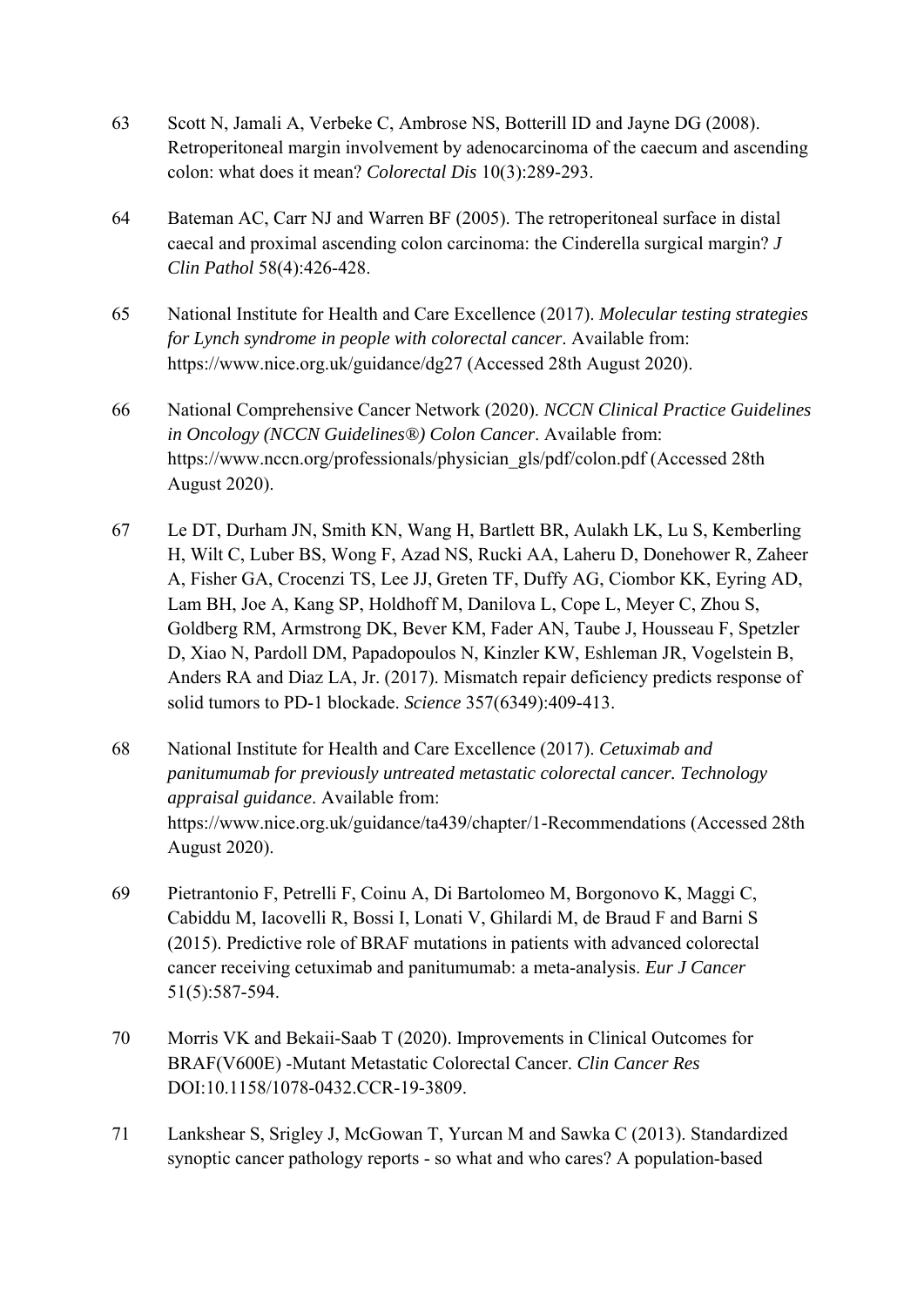satisfaction survey of 970 pathologists, surgeons, and oncologists. *Arch Pathol Lab Med* 137(11):1599-1602.

- 72 Srigley JR, McGowan T, Maclean A, Raby M, Ross J, Kramer S and Sawka C (2009). Standardized synoptic cancer pathology reporting: a population-based approach. *J Surg Oncol* 99(8):517-524.
- 73 Messenger DE, McLeod RS and Kirsch R (2011). What impact has the introduction of a synoptic report for rectal cancer had on reporting outcomes for specialist gastrointestinal and nongastrointestinal pathologists? *Arch Pathol Lab Med* 135(11):1471-1475.
- 74 Sluijter CE, van Workum F, Wiggers T, van de Water C, Visser O, van Slooten HJ, Overbeek LIH and Nagtegaal ID (2019). Improvement of Care in Patients With Colorectal Cancer: Influence of the Introduction of Standardized Structured Reporting for Pathology. *JCO Clin Cancer Inform* 3:1-12.
- 75 Arnold M, Abnet CC, Neale RE, Vignat J, Giovannucci EL, McGlynn KA and Bray F (2020). Global Burden of 5 Major Types of Gastrointestinal Cancer. *Gastroenterology* 159(1):335-349.e315.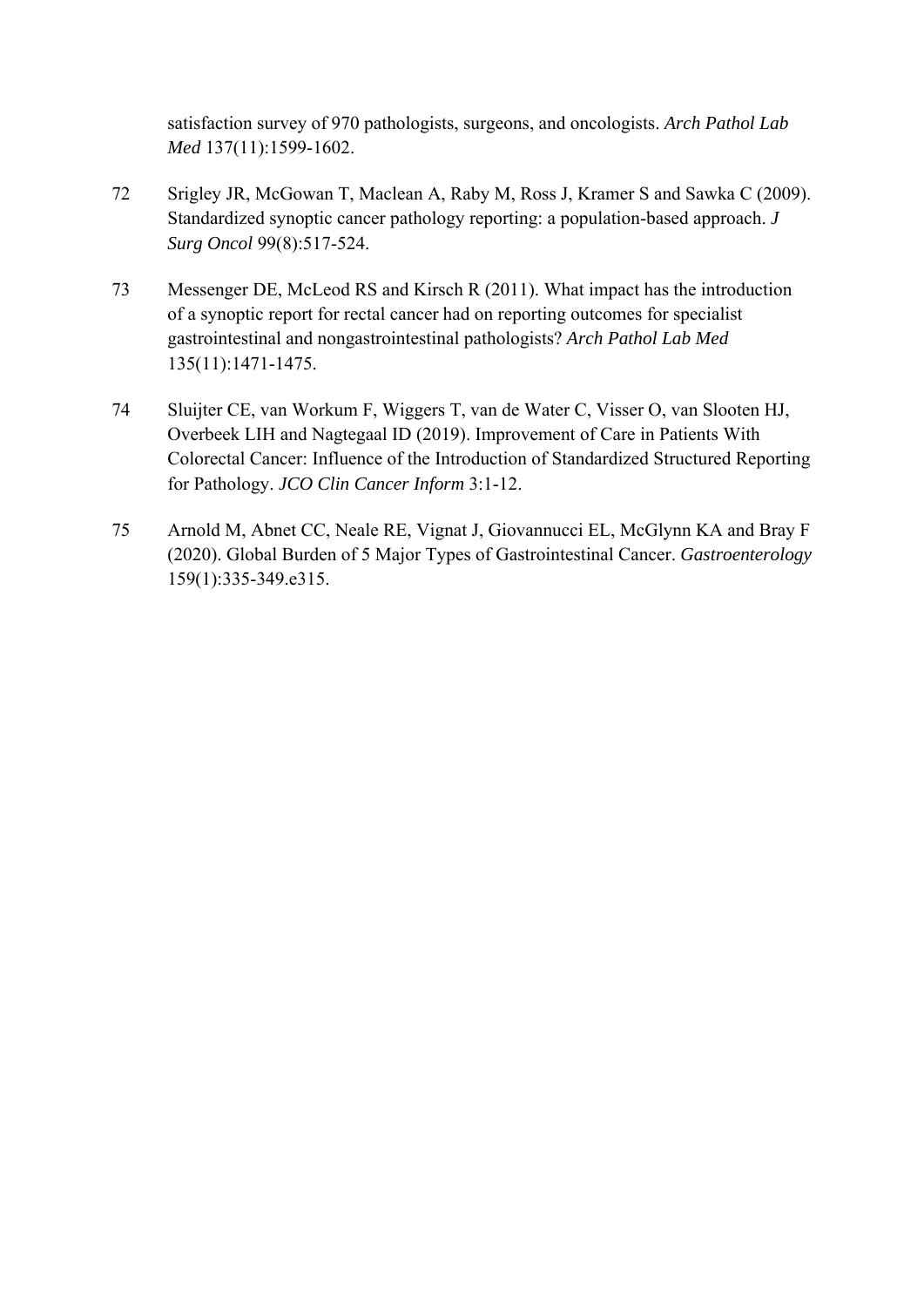#### **Figure Legends**

Figure 1. A fresh anterior exenteration specimen comprising abdominoperineal excision of the rectum and anus with *en bloc* levator ani muscles, prostate, seminal vesicles and bladder.



Figure 2. Rectal anatomy and possible relationships of rectal cancers to the peritoneal reflection. *Adapted by permission from Nicholas P. West and Philip Quirke: Springer Multidisciplinary Treatment of Colorectal Cancer (G. Baatrup, ed.); Quality of Surgery by Nicholas P. West and Philip Quirke (2021).* 

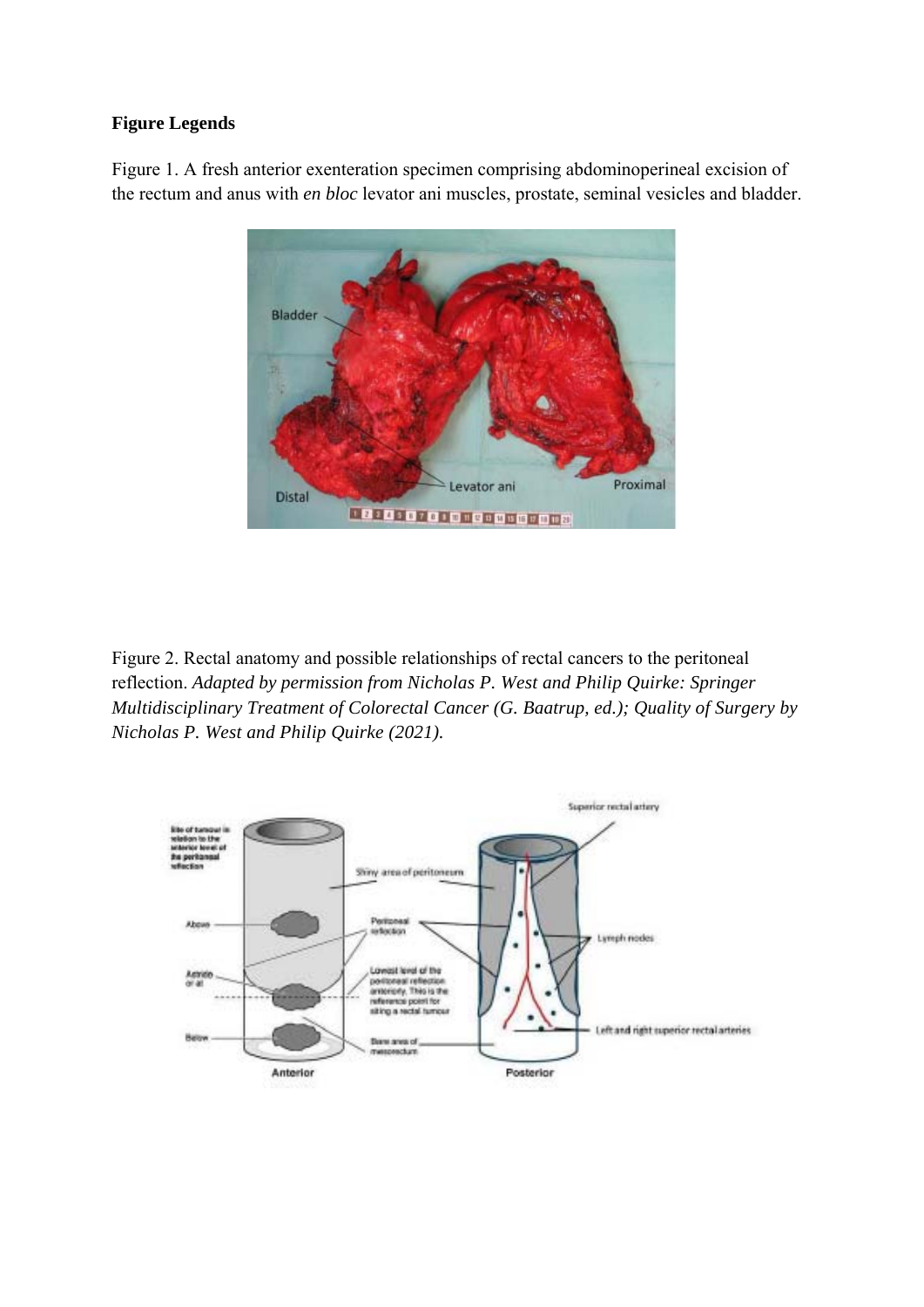Figure 3. Planes of colorectal cancer surgery for the mesorectum (A-C), sphincters (D-F) and mesocolon (G-I). For the mesorectum, applicable to all rectal cancer specimens, the planes include the mesorectal plane, with intact mesorectum (A), intramesorectal plane, with mesorectal defect (B) and muscularis propria plane, with little bulk to mesorectum and exposure of muscularis propria (C). For the sphincters, applicable to all abdominoperineal excisions in addition to the mesorectal plane, the planes include the extralevator plane (D), sphincteric plane (E) and intrasphincteric plane (F). The extralevator specimen includes *en bloc* resection of the levator ani muscles and coccyx thus preventing the creating of a surgical waist (D). The intrasphincteric plane specimen includes a large anterior perforation (F). For the mesocolon, applicable to all colon cancer specimens, the planes include the mesocolic plane, with intact mesocolon (G), intramesocolic plane, with mesocolic defect (H) and muscularis propria plane, with ragged mesocolon and exposure of muscularis propria (I). *Adapted by permission from Nicholas P. West and Philip Quirke: Springer Multidisciplinary Treatment of Colorectal Cancer (G. Baatrup, ed.); Quality of Surgery by Nicholas P. West and Philip Quirke (2021).* 

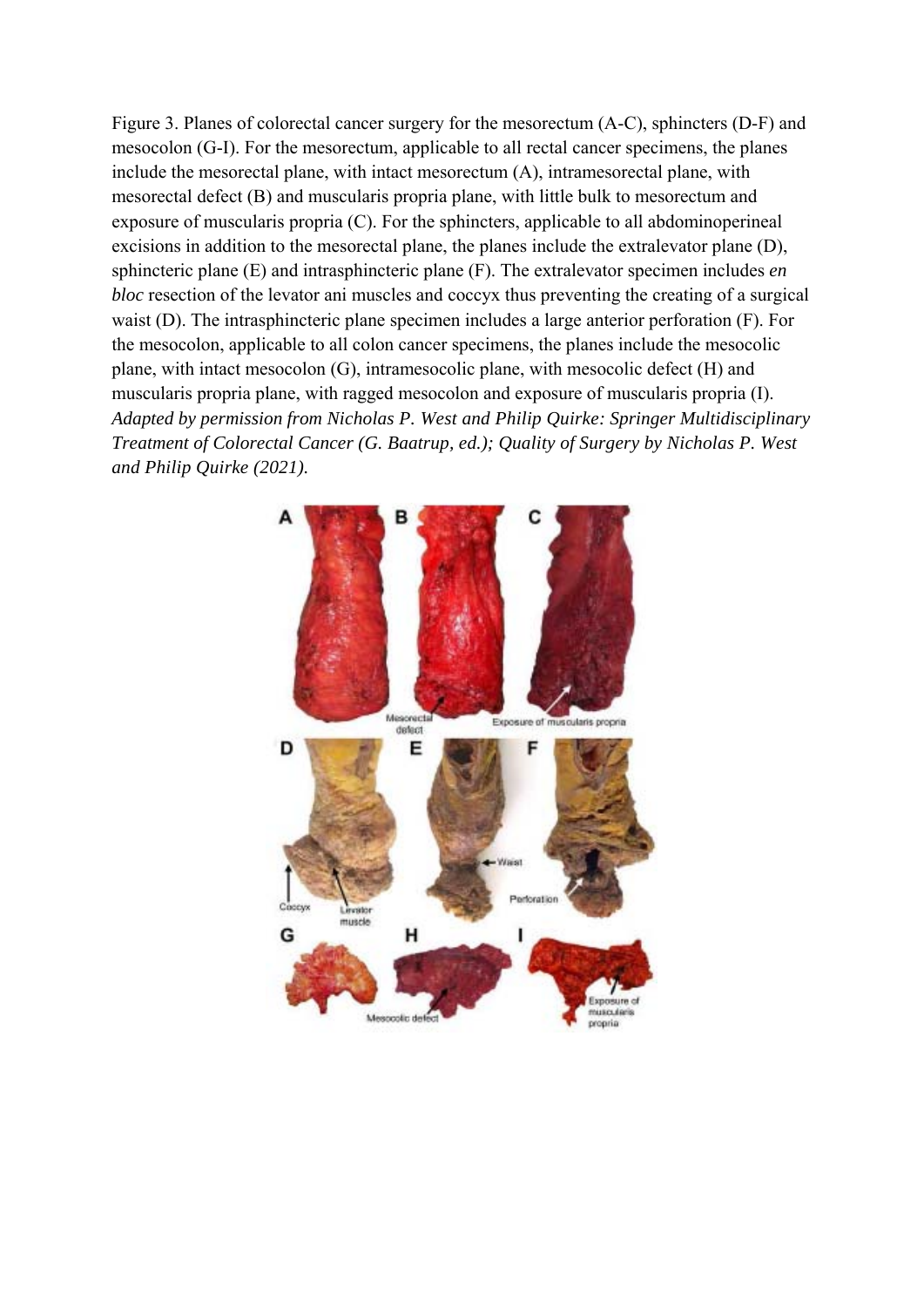Figure 4. Metastatic pathways in colorectal cancer. A, Obvious extramural venous invasion (EMVI, black arrows), including a focus extending perpendicularly from muscularis propria (white arrow) (H&E). B, Lymph node metastatic disease (white arrows) and EMVI (black arrow,) confirmed by identification of an elastic lamina in the vein wall (inset) on histochemical staining (H&E, elastic van gieson). C, Lymphatic invasion, malignant glands (arrow) lying within a thin-walled lymphatic channel, surrounded by lymphoid cells (H&E). D, Perineural invasion, malignant glands infiltrating thickened neural bundles (arrows), highlighted by S100 immunohistochemical staining (Upper, H&E; Lower, S100). E, Tumour deposit, defined by the absence of features of any identifiable metastatic pathway (ancillary stains non-contributory).



Figure 5. A, Posterior aspect of a right hemicolectomy specimen highlighting an intact, enlarged lymph node (rectangle) abutting the posterior specimen margin. B, Histology of a horizontal section through this lymph node shows metastatic mucinous adenocarcinoma. Although tumor extends to the surgical margin (painted black at base of image), tumor is confined to the intact lymph node and therefore NOT considered to represent margin involvement.

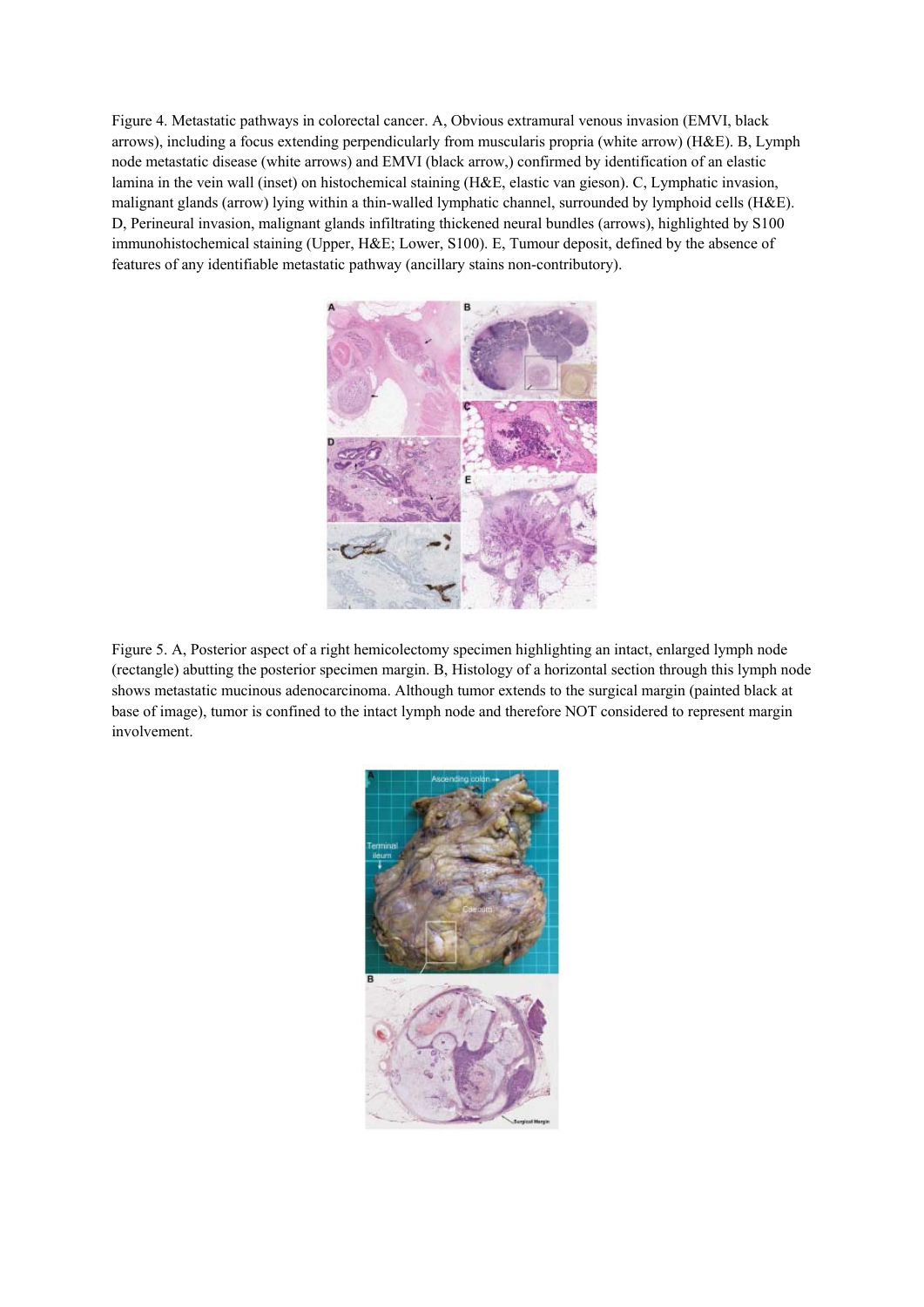**Table 1.** Core and non-core elements for reporting.

| <b>Core</b> items                                       | <b>Non-core items</b>                     |
|---------------------------------------------------------|-------------------------------------------|
| Neoadjuvant therapy                                     | Clinical information                      |
| Operative procedure                                     | Plane of sphincter excision*              |
| Tumor site                                              | Plane of mesocolic excision*              |
| Tumor dimensions (maximum)                              | Measurement of invasion beyond muscularis |
| Perforation                                             | propria                                   |
| Relation of tumor to anterior peritoneal<br>reflection* | Tumor budding                             |
|                                                         | Coexistent pathology                      |
| Plane of mesorectal excision*                           | Ancillary studies                         |
| Histological tumor type                                 |                                           |
| Histological tumor grade                                |                                           |
| Extent of invasion                                      |                                           |
| Lymphatic and venous invasion                           |                                           |
| Perineural invasion                                     |                                           |
| Lymph node status                                       |                                           |
| Tumor deposits                                          |                                           |
| Response to neoadjuvant therapy                         |                                           |
| Margin status                                           |                                           |
| Histologically confirmed distant metastases             |                                           |
| Pathological staging                                    |                                           |
| Ancillary studies                                       |                                           |

\*These items are only relevant to certain specimen types – see text for details

F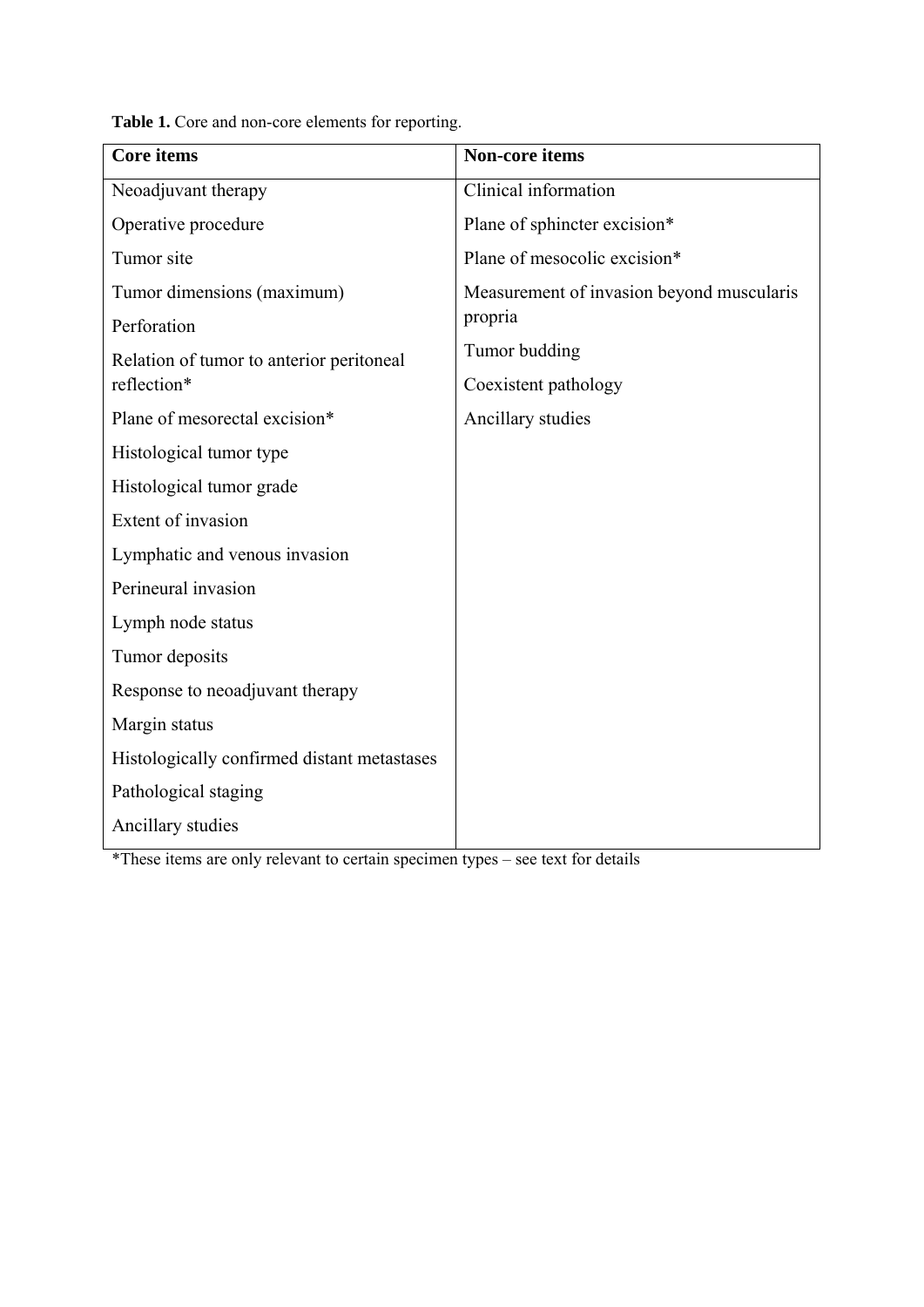Table 2. Pathological assessment of rectal and colonic cancer surgical resection specimens.

|                                                                                          | <b>Optimal surgical</b>                                                                                                                                                                                                                                                                                        | <b>Suboptimal surgical</b>                                                                                                                                                                                                                                                                                                                                                       | <b>Least optimal</b>                                                                                                                                                                                                                                                                                                                   |
|------------------------------------------------------------------------------------------|----------------------------------------------------------------------------------------------------------------------------------------------------------------------------------------------------------------------------------------------------------------------------------------------------------------|----------------------------------------------------------------------------------------------------------------------------------------------------------------------------------------------------------------------------------------------------------------------------------------------------------------------------------------------------------------------------------|----------------------------------------------------------------------------------------------------------------------------------------------------------------------------------------------------------------------------------------------------------------------------------------------------------------------------------------|
|                                                                                          |                                                                                                                                                                                                                                                                                                                |                                                                                                                                                                                                                                                                                                                                                                                  |                                                                                                                                                                                                                                                                                                                                        |
| <b>Rectal cancer</b><br>(applicable to any<br>specimen<br>containing a rectal<br>cancer) | plane<br>Mesorectal fascia<br>(complete):<br>Intact bulky<br>mesorectum<br>with a smooth<br>surface<br>Only minor<br>irregularities of<br>the mesorectal<br>surface<br>No surface<br>defects greater<br>than 5<br>millimetres<br>(mm) in depth<br>No coning<br>towards the<br>distal margin of<br>the specimen | plane<br>Intramesorectal (near<br>complete):<br>Moderate bulk<br>to the<br>mesorectum<br>Irregularity of<br>the mesorectal<br>surface with<br>defects greater<br>than 5 mm,<br>but none<br>extending to<br>the muscularis<br>propria<br>Moderate<br>coning may be<br>evident<br>distally<br>No areas of<br>visibility of<br>the muscularis<br>propria except<br>at the insertion | surgical plane<br>Muscularis propria<br>(incomplete):<br>Little bulk to<br>the<br>mesorectum<br>Defects in the<br>mesorectum<br>down to the<br>muscularis<br>propria<br>After<br>transverse<br>sectioning,<br>the<br>circumferenti<br>al margin<br>appears very<br>irregular and<br>is formed by<br>muscularis<br>propria in<br>areas. |
|                                                                                          |                                                                                                                                                                                                                                                                                                                | site of the<br>levator ani<br>muscles                                                                                                                                                                                                                                                                                                                                            |                                                                                                                                                                                                                                                                                                                                        |
| <b>Rectal cancer</b>                                                                     | Extralevator plane:                                                                                                                                                                                                                                                                                            | Sphincteric plane:                                                                                                                                                                                                                                                                                                                                                               | Intrasphincteric                                                                                                                                                                                                                                                                                                                       |
| treated with                                                                             |                                                                                                                                                                                                                                                                                                                |                                                                                                                                                                                                                                                                                                                                                                                  | plane:                                                                                                                                                                                                                                                                                                                                 |
| abdominoperineal<br>excision                                                             | <b>Dissection</b><br>plane lies<br>external to the<br>external<br>sphincter and<br>levator ani                                                                                                                                                                                                                 | Dissection<br>plane lies on<br>the surface of<br>the sphincter<br>muscles                                                                                                                                                                                                                                                                                                        | Dissection<br>plane lies<br>within the<br>sphincter<br>muscles or                                                                                                                                                                                                                                                                      |
|                                                                                          | muscles, which                                                                                                                                                                                                                                                                                                 | No levator ani<br>muscle                                                                                                                                                                                                                                                                                                                                                         | even deeper                                                                                                                                                                                                                                                                                                                            |